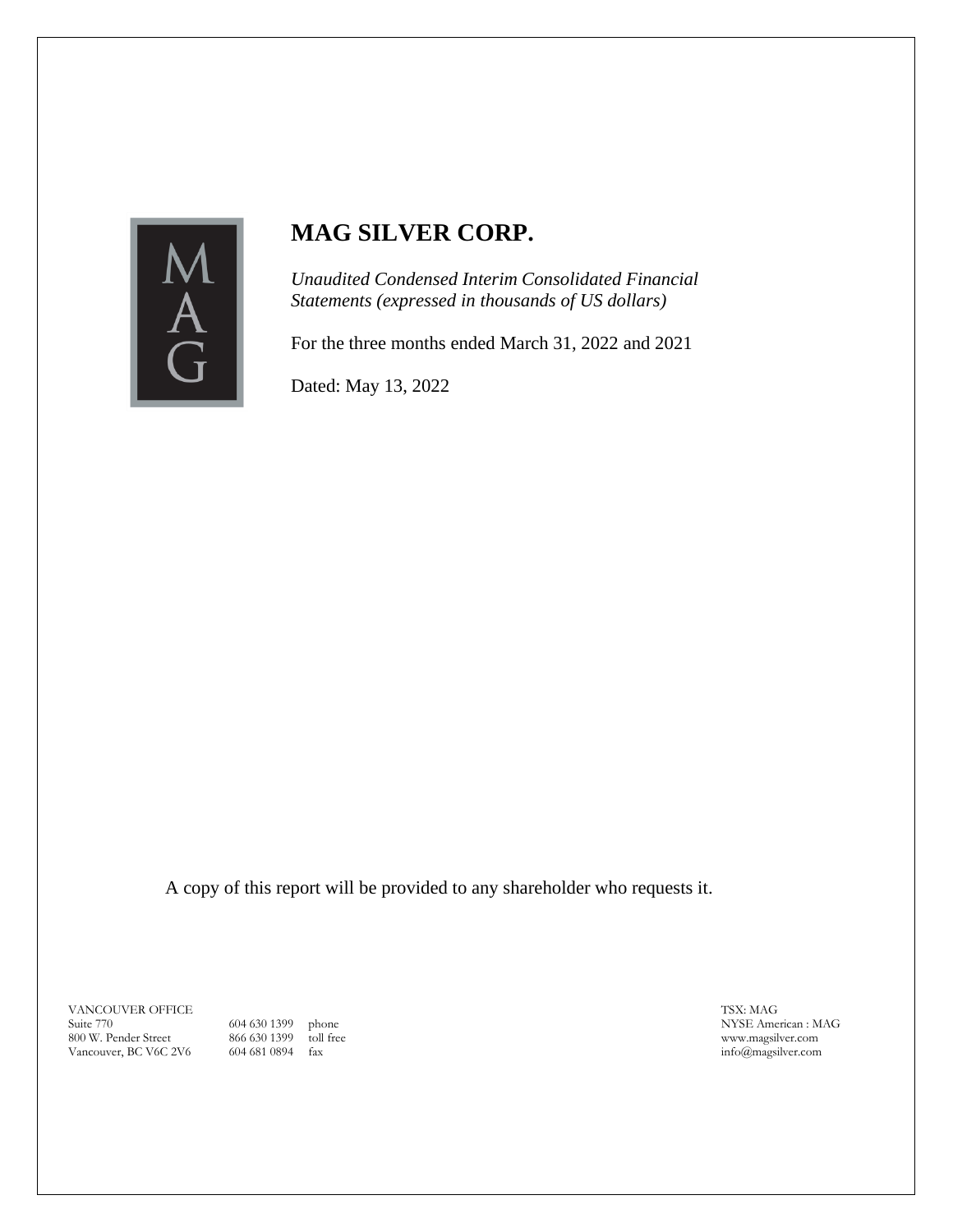# **MAG SILVER CORP. Condensed Interim Consolidated Statements of Financial Position**

(In thousands of US dollars, unless otherwise stated - Unaudited)

|                                          | <b>Note</b>    | March 31, 2022 |            | December 31, 2021 |            |
|------------------------------------------|----------------|----------------|------------|-------------------|------------|
| <b>ASSETS</b>                            |                |                |            |                   |            |
| <b>CURRENT</b>                           |                |                |            |                   |            |
| Cash                                     | 3              | \$             | 52,248     | \$                | 56,748     |
| Accounts receivable                      | $\overline{4}$ |                | 2,332      |                   | 2,097      |
| Prepaid expenses                         |                |                | 2,816      |                   | 526        |
| TOTAL CURRENT ASSETS                     |                |                | 57,396     |                   | 59,371     |
| <b>CONVERTIBLE NOTE RECEIVABLE</b>       | 5              |                | 2,403      |                   |            |
| <b>INVESTMENTS</b>                       | 6              |                | 10         |                   | 1,179      |
| <b>INVESTMENT IN JUANICIPIO</b>          | 7              |                | 304,910    |                   | 291,084    |
| <b>EXPLORATION AND EVALUATION ASSETS</b> | 8              |                | 11,211     |                   | 20,254     |
| PROPERTY AND EQUIPMENT                   | 9              |                | 450        |                   | 484        |
| TOTAL ASSETS                             |                | \$             | 376,380    | \$                | 372,372    |
| <b>LIABILITIES</b>                       |                |                |            |                   |            |
| <b>CURRENT</b>                           |                |                |            |                   |            |
| Trade and other payables                 |                | \$             | 3,999      | \$                | 1,500      |
| Current portion of lease obligation      | 9              |                | 119        |                   | 110        |
| TOTAL CURRENT LIABILITIES                |                |                | 4,118      |                   | 1,610      |
| NON-CURRENT                              |                |                |            |                   |            |
| Lease obligation                         | 9              |                | 252        |                   | 275        |
| Deferred income taxes                    |                |                | 948        |                   | 2,557      |
| Provision for reclamation                | 8              |                | 409        |                   | 409        |
| <b>TOTAL LIABILITIES</b>                 |                |                | 5,727      |                   | 4,851      |
| <b>EQUITY</b>                            |                |                |            |                   |            |
| Share capital                            | 10             |                | 544,145    |                   | 543,927    |
| Equity reserve                           |                |                | 18,500     |                   | 18,215     |
| Accumulated other comprehensive income   |                |                | 783        |                   | 1,798      |
| Deficit                                  |                |                | (192, 775) |                   | (196, 419) |
| <b>TOTAL EQUITY</b>                      |                |                | 370,653    |                   | 367,521    |
| TOTAL LIABILITIES AND EQUITY             |                | \$             | 376,380    | \$                | 372,372    |
| COMMITMENTS AND CONTINGENCIES            | 16             |                |            |                   |            |
| SUBSEQUENT EVENT                         | 17             |                |            |                   |            |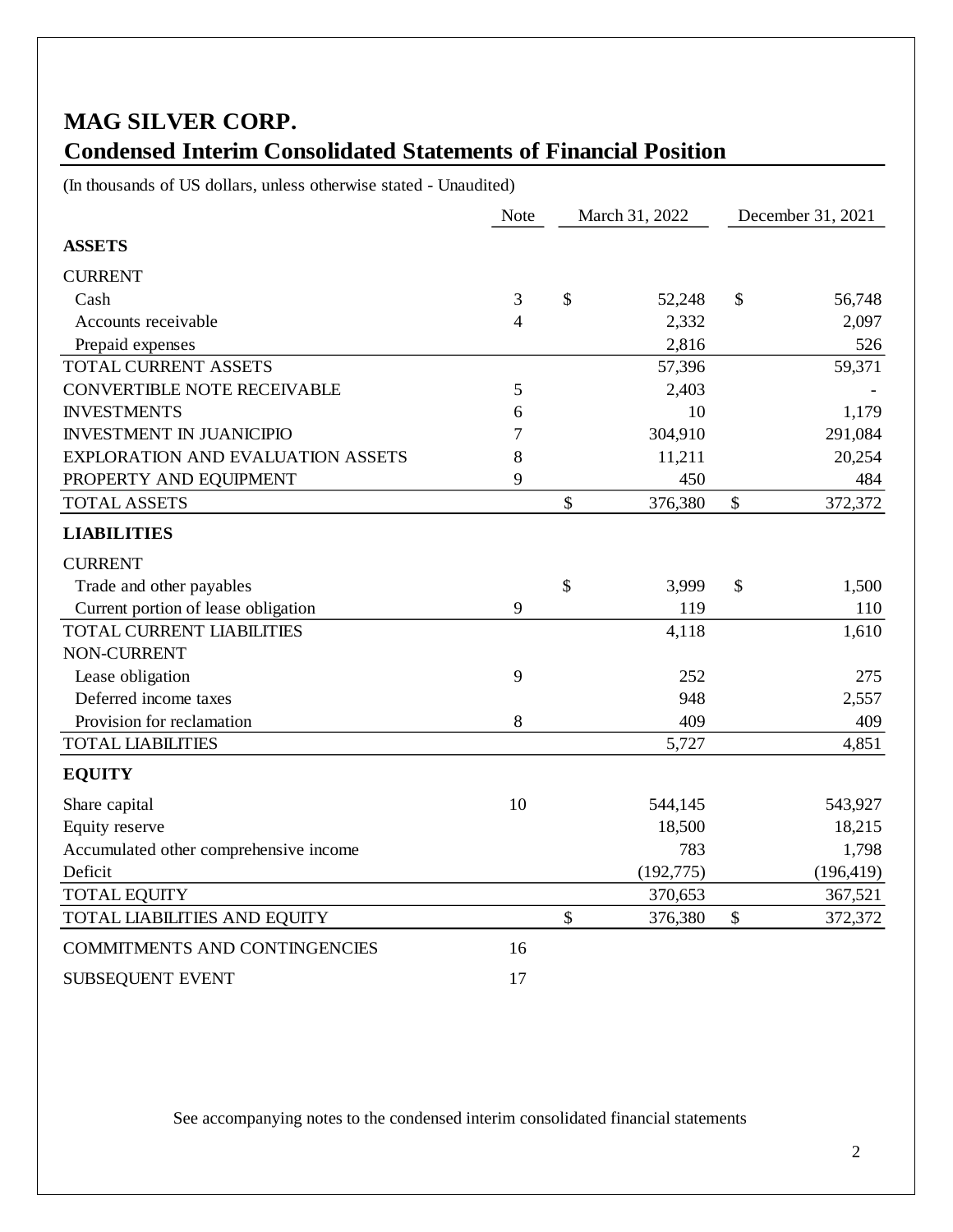### **MAG SILVER CORP.**

**Condensed Interim Consolidated Statements of Income (Loss) and Comprehensive Income (Loss)** 

(In thousands of US dollars, except for shares and per share amounts - Unaudited)

|                                                                     | For the three months ended |    |            |                           |            |
|---------------------------------------------------------------------|----------------------------|----|------------|---------------------------|------------|
|                                                                     | March 31,                  |    |            |                           |            |
|                                                                     | <b>Note</b>                |    | 2022       |                           | 2021       |
| <b>EXPENSES</b>                                                     |                            |    |            |                           |            |
| Accounting and audit                                                |                            | \$ | 74         | $\mathcal{S}$             | 96         |
| Amortization                                                        | 9                          |    | 34         |                           | 29         |
| Filing and transfer agent fees                                      |                            |    | 258        |                           | 257        |
| General exploration and business development                        |                            |    | 25         |                           | 7          |
| General office expenses                                             |                            |    | 87         |                           | 110        |
| Insurance                                                           |                            |    | 423        |                           | 249        |
| Legal                                                               |                            |    | 53         |                           | 82         |
| Management compensation and consulting fees                         |                            |    | 769        |                           | 692        |
| Share-based payment expense                                         | 10b,c,d                    |    | 497        |                           | 1,193      |
| Shareholder relations                                               |                            |    | 63         |                           | 60         |
| Travel                                                              |                            |    | 12         |                           | 5          |
|                                                                     |                            |    | 2,295      |                           | 2,780      |
| <b>INTEREST INCOME</b>                                              |                            |    | 101        |                           | 85         |
| FOREIGN EXCHANGE (LOSS) GAIN                                        |                            |    | (19)       |                           | 48         |
| EXPLORATION AND EVALUATION COSTS WRITTEN DOWN                       | 8                          |    | (10,471)   |                           |            |
| INCOME FROM EQUITY ACCOUNTED INVESTMENT IN JUANIC                   | 7                          |    | 13,762     |                           | 632        |
| INCOME (LOSS) FOR THE PERIOD BEFORE INCOME TAX                      |                            |    | 1,078      |                           | (2,015)    |
|                                                                     |                            |    |            |                           |            |
| DEFERRED INCOME TAX BENEFIT (EXPENSE)                               |                            |    | 1,602      |                           | (1,647)    |
| INCOME (LOSS) FOR THE PERIOD                                        |                            | \$ | 2,680      | \$                        | (3,662)    |
| OTHER COMPREHENSIVE INCOME (LOSS):                                  |                            |    |            |                           |            |
| Items that will not be reclassified subsequently to profit or loss: |                            |    |            |                           |            |
| UNREALIZED LOSS ON EQUITY SECURITIES                                | 6                          |    | (58)       |                           | (3,323)    |
| NET OF DEFERRED TAX BENEFIT                                         |                            |    | 7          |                           | 451        |
|                                                                     |                            |    | (51)       |                           | (2,872)    |
|                                                                     |                            |    |            |                           |            |
| TOTAL COMPREHENSIVE INCOME (LOSS)                                   |                            | \$ | 2,629      | \$                        | (6, 534)   |
| BASIC AND DILUTED INCOME (LOSS) PER SHARE                           |                            | \$ | 0.03       | $\boldsymbol{\mathsf{S}}$ | (0.04)     |
|                                                                     |                            |    |            |                           |            |
| WEIGHTED AVERAGE NUMBER OF SHARES OUTSTANDING                       | 10(a)                      |    |            |                           |            |
| <b>BASIC</b>                                                        |                            |    | 97,819,441 |                           | 94,829,854 |
| <b>DILUTED</b>                                                      |                            |    | 98,077,137 |                           | 94,829,854 |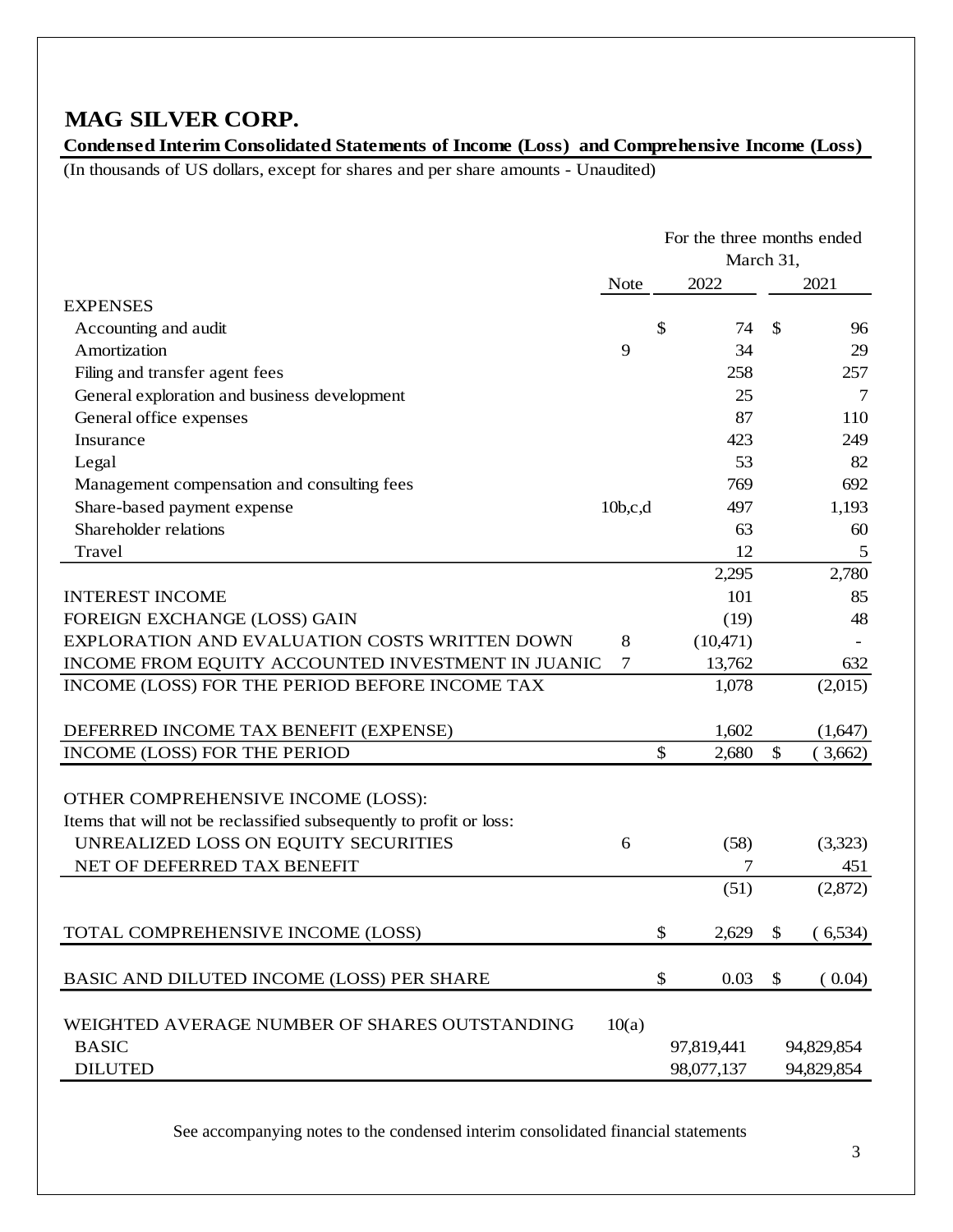### **MAG SILVER CORP. Condensed Interim Consolidated Statements of Changes in Equity**

(In thousands of US dollars, except shares - Unaudited)

|                                                      |                     | Common shares            |                          |                 | other                    |                          |           |
|------------------------------------------------------|---------------------|--------------------------|--------------------------|-----------------|--------------------------|--------------------------|-----------|
|                                                      |                     | without par value        |                          | Equity          | comprehensive            |                          | Total     |
|                                                      | Note                | <b>Shares</b>            | Amount                   | Reserve         | income (loss)            | Deficit                  | equity    |
| Balance, January 1, 2021                             |                     | 94,813,122               | \$496,604                | $$16,906$ \\$   |                          | 10,628 \$ (207,470)      | \$316,668 |
| Stock options exercised                              | 10a.b               | 75,066                   | 1,315                    | (330)           |                          |                          | 985       |
| Stock options exercised cashless                     | 10a.b               | 25,089                   | 177                      | (177)           |                          |                          |           |
| Restricted and performance share units convert 10a,c |                     | 40,131                   | 826                      | (826)           |                          |                          |           |
| Deferred share units converted                       | 10a.d               | 159,810                  | 1,663                    | (1,663)         |                          |                          |           |
| Share-based payment                                  | 10 <sub>b,c,d</sub> | $\overline{\phantom{a}}$ | $\overline{\phantom{a}}$ | 4,305           |                          | $\overline{\phantom{a}}$ | 4,305     |
| Issued for cash                                      |                     | 2,691,000                | 43,242                   |                 |                          |                          | 43,242    |
| Issued for property option payment                   |                     | 5,223                    | 100                      |                 |                          |                          | 100       |
| Transfer of gain on disposal of equity securities    |                     |                          |                          |                 |                          |                          |           |
| at FVOCI to deficit, net of tax                      | 6                   |                          |                          |                 | (5,026)                  | 5,026                    |           |
| Unrealized loss on equity securities                 | 6                   |                          |                          |                 | (4,401)                  | $\overline{a}$           | (4,401)   |
| Deferred tax benefit on unrealized securities loss   | 6                   |                          |                          |                 | 597                      |                          | 597       |
| Income for the period                                |                     |                          |                          |                 |                          | 6,025                    | 6,025     |
| Balance, December 31, 2021                           |                     | 97,809,441               | \$543,927                | $$18,215$ \, \$ |                          | 1,798 \$ (196,419)       | \$367,521 |
| Deferred share units converted                       | 10a,d               | 25,000                   | 218                      | (218)           |                          |                          |           |
| Share-based payment                                  | 10b,c,d             |                          |                          | 503             |                          |                          | 503       |
| Transfer of gain on disposal of equity securities    |                     |                          |                          |                 |                          |                          |           |
| at FVOCI to deficit, net of tax                      | 6                   |                          |                          |                 | (964)                    | 964                      |           |
| Unrealized loss on equity securities                 | 6                   |                          |                          |                 | (58)                     | $\overline{\phantom{a}}$ | (58)      |
| Deferred tax benefit on unrealized securities loss   | 6                   |                          |                          |                 | 7                        |                          | 7         |
| Income for the period                                |                     |                          |                          |                 | $\overline{\phantom{a}}$ | 2.680                    | 2,680     |
| <b>Balance, March 31, 2022</b>                       |                     | 97.834.441               | \$544,145                | \$18,500        | \$<br>783                | \$(192,775)              | \$370,653 |

#### *Three months ended March 31, 2021*

| Balance, January 1, 2021                             |                     | 94.813.122 | \$496,604                | $$16.906$ \$ |                          | 10,628 \$ (207,470)      | \$316,668                |
|------------------------------------------------------|---------------------|------------|--------------------------|--------------|--------------------------|--------------------------|--------------------------|
|                                                      |                     |            |                          |              |                          |                          |                          |
| Stock options exercised                              | 10a.b               | 7.000      | 97                       | (22)         |                          |                          | 75                       |
| Stock options exercised cashless                     | 10a.b               | 16,489     | 112                      | (112)        |                          |                          | $\overline{\phantom{a}}$ |
| Restricted and performance share units convert 10a,c |                     | 3.333      | 34                       | (34)         |                          |                          | $\overline{\phantom{0}}$ |
| Share based payment                                  | 10 <sub>b,c,d</sub> |            | $\overline{\phantom{a}}$ | 1,193        |                          |                          | 1,193                    |
| Transfer of gain on disposal of equity securities    |                     |            |                          |              |                          |                          |                          |
| at FVOCI to deficit, net of tax                      |                     |            |                          |              | (2,411)                  | 2,411                    |                          |
| Unrealized loss on equity securities                 |                     |            |                          |              | (3,323)                  | $\overline{\phantom{a}}$ | (3,323)                  |
| Deferred tax benefit on unrealized securities loss   |                     |            |                          |              | 451                      |                          | 451                      |
| Loss for the period                                  |                     |            |                          |              | $\overline{\phantom{a}}$ | (3,662)                  | (3,662)                  |
| <b>Balance, March 31, 2021</b>                       |                     | 94.839.944 | \$496,847                | \$17.931     |                          | 5.345 \$(208.721)        | \$311.402                |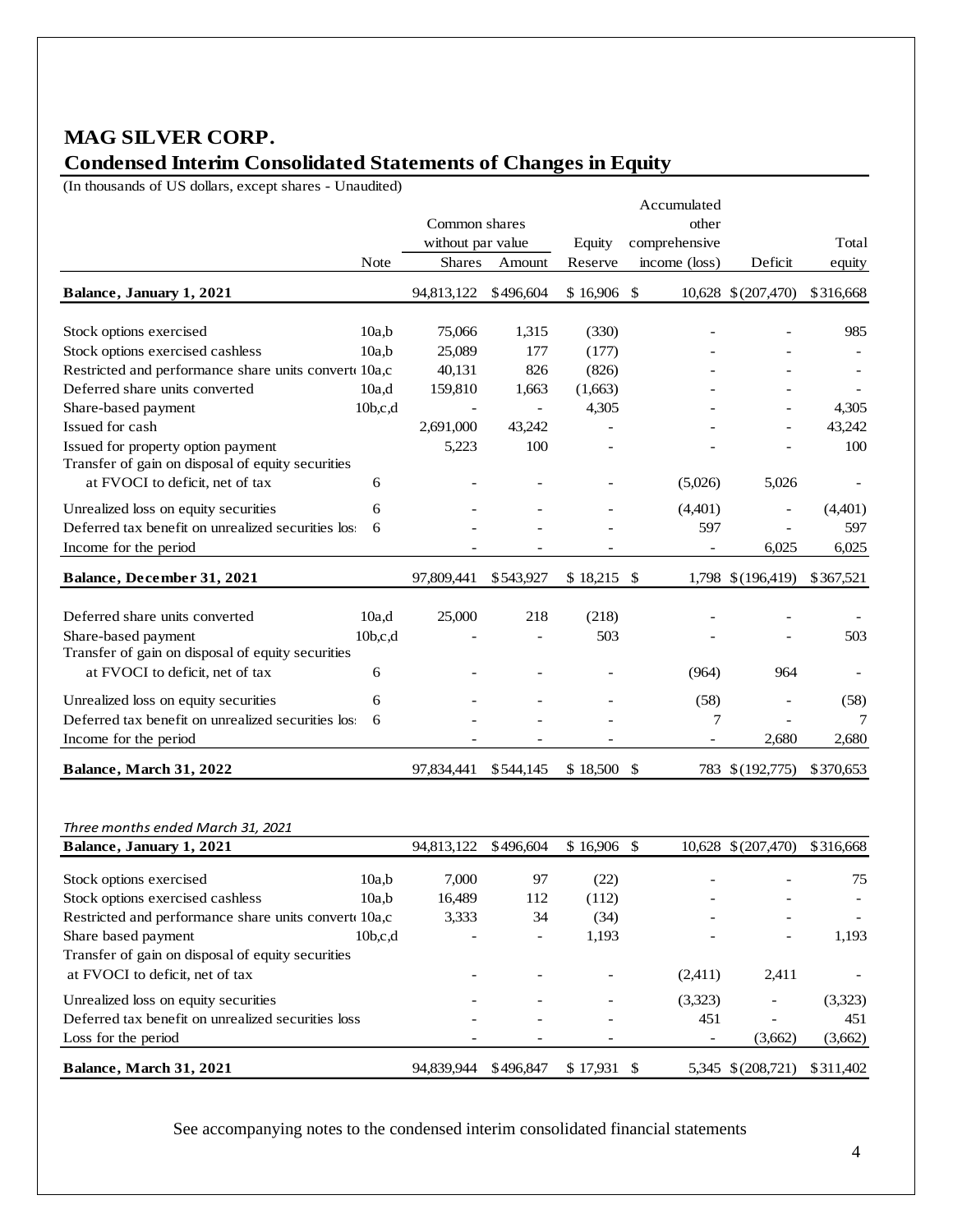## **MAG SILVER CORP. Condensed Interim Consolidated Statements of Cash Flows**

(In thousands of US dollars, unless otherwise stated - Unaudited)

|                                                          |             | For the three months ended |           |    |         |
|----------------------------------------------------------|-------------|----------------------------|-----------|----|---------|
|                                                          |             |                            | March 31, |    |         |
|                                                          | <b>Note</b> |                            | 2022      |    | 2021    |
| OPERATING ACTIVITIES                                     |             |                            |           |    |         |
| Income (loss) for the period                             |             | \$                         | 2,680     | \$ | (3,662) |
| Items not involving cash:                                |             |                            |           |    |         |
| Amortization                                             | 9           |                            | 34        |    | 29      |
| Deferred income tax (benefit) expense                    |             |                            | (1,602)   |    | 1,647   |
| Exploration and evaluation assets written down           | 8           |                            | 10,471    |    |         |
| Income from equity accounted investment in Juanicipio    | 7           |                            | (13,762)  |    | (632)   |
| Share-based payment expense                              | 10b,c,d     |                            | 497       |    | 1,193   |
| Unrealized foreign exchange loss (gain)                  |             |                            | 15        |    | (50)    |
| Changes in operating assets and liabilities              |             |                            |           |    |         |
| Accounts receivable                                      |             |                            | (62)      |    | 47      |
| Prepaid expenses                                         |             |                            | (2,290)   |    | (1,198) |
| Trade and other payables                                 |             |                            | 2,355     |    | (296)   |
| Net cash used in operating activities                    |             |                            | (1,664)   |    | (2,922) |
| <b>INVESTING ACTIVITIES</b>                              |             |                            |           |    |         |
| Convertible note receivable                              | 5           |                            | (2,403)   |    |         |
| Exploration and evaluation expenditures                  | 8           |                            | (1,291)   |    | (1,597) |
| Investment in Juanicipio                                 | 7           |                            | (85)      |    | (101)   |
| Proceeds from disposition of equity securities           | 6           |                            | 1,111     |    | 3,349   |
| Purchase of equipment                                    | 9           |                            |           |    | (4)     |
| Net cash (used in) provided by investing activities      |             |                            | (2,668)   |    | 1,647   |
| <b>FINANCING ACTIVITIES</b>                              |             |                            |           |    |         |
| Issuance of common shares upon exercise of stock options | 10          |                            |           |    | 75      |
| Payment of lease obligation (principal)                  | 9           |                            | (28)      |    | (23)    |
| Net cash (used in) provided by financing activities      |             |                            | (28)      |    | 52      |
| EFFECTS OF EXCHANGE RATE CHANGES ON CASH                 |             |                            | (140)     |    | 59      |
| DECREASE IN CASH                                         |             |                            | (4,500)   |    | (1,164) |
| CASH, BEGINNING OF PERIOD                                |             |                            | 56,748    |    | 94,008  |
| CASH, END OF PERIOD                                      |             | \$                         | 52,248    | \$ | 92,844  |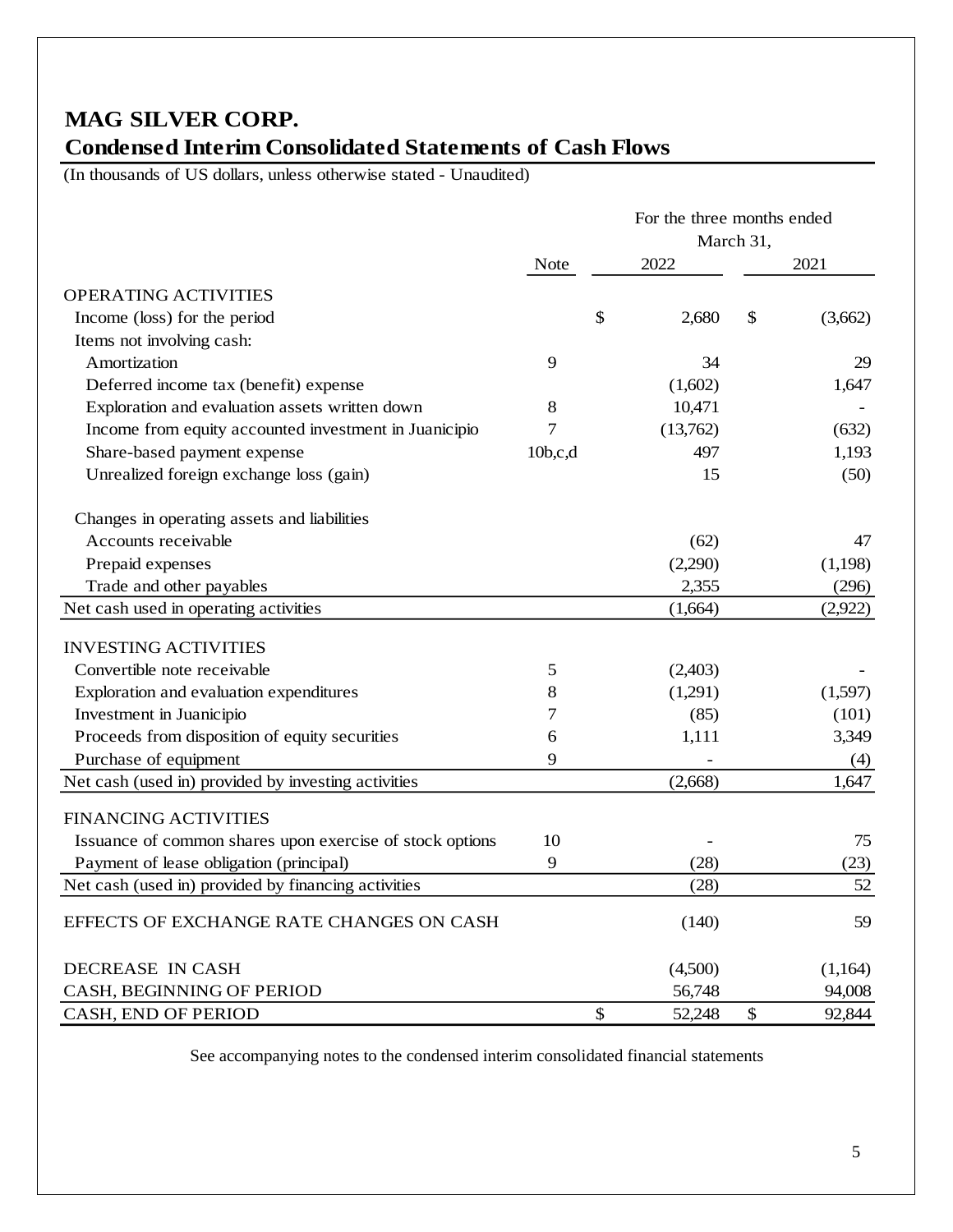### **MAG SILVER CORP. Notes to the Condensed Interim Consolidated Financial Statements For the three months ended March 31, 2022 and 2021** (*Expressed in thousands of US dollars unless otherwise stated - unaudited*)

#### **1. NATURE OF OPERATIONS**

MAG Silver Corp. (the "Company" or "MAG") was incorporated on April 21, 1999 and is governed by the Business Corporations Act of the Province of British Columbia. Its shares are listed on both the Toronto Stock Exchange in Canada and the NYSE American Exchange in the United States of America.

The Company is a Canadian development and exploration company focused on becoming a top-tier primary silver mining company by exploring and advancing high-grade, district scale, silver-dominant projects in the Americas. The Company's principal asset is a 44% interest in the Juanicipio Project (see *Investment in Juanicipio, Note 7*) located in Zacatecas, Mexico, which has substantially completed construction of a 4,000 tonnes per day processing plant, expected to commence commissioning in mid-2022. The Juanicipio Project is currently toll milling its mineralized material at two nearby Fresnillo plc ("Fresnillo") facilities. The Company defers all acquisition, exploration and development costs related to the properties which are not yet in commercial production. The recoverability of these amounts is dependent upon the existence of economically recoverable mineral reserves, the ability of the Company to obtain the necessary financing to complete the development of the interests, and future profitable production, or alternatively, upon the Company's ability to dispose of its interests on a profitable basis.

Address of registered office of the Company: 2600 – 595 Burrard Street Vancouver, British Columbia, Canada V7X 1L3

Head office and principal place of business: 770 – 800 West Pender Street Vancouver, British Columbia, Canada V6C 2V6

The COVID-19 pandemic has had a material impact on the global economy, the scale and duration of which remain uncertain. The Juanicipio Project operator, Fresnillo, has implemented a range of safety measures and monitoring procedures, consistent with the World Health Organization and Mexican Government COVID-19 directives. Over the past two years, COVID-19 has had both a direct and indirect impact on the development of the Juanicipio Project. Although the project has continued to advance towards commercial production, further COVID-19 outbreaks or consequences of this pandemic could include significant COVID-19 specific costs, volatility in the prices for silver and other metals, project development and mining restrictions, delays or temporary closures, travel restraints, other supply chain disruptions and workforce and contractor interruptions, including possible loss of life. Depending on the duration and extent of any further impact of COVID-19, the Company's financial performance, cash flows and financial position, could be materially impacted and could result in material impairment charges to the Company's assets.

The Company's capital and operating costs are affected by the cost of commodities and goods such as explosives, fuel, electrical power and supplies. Management of the Company assumes that the materials and supplies required for operations, development and commercial production will be available for purchase and that the Company will have access to the required amount of sufficiently skilled labour. As the Company relies on certain third-party suppliers and contractors, these factors can be outside its control and an increase in the costs of (due to inflation, impacts of the Russia and Ukraine conflict, or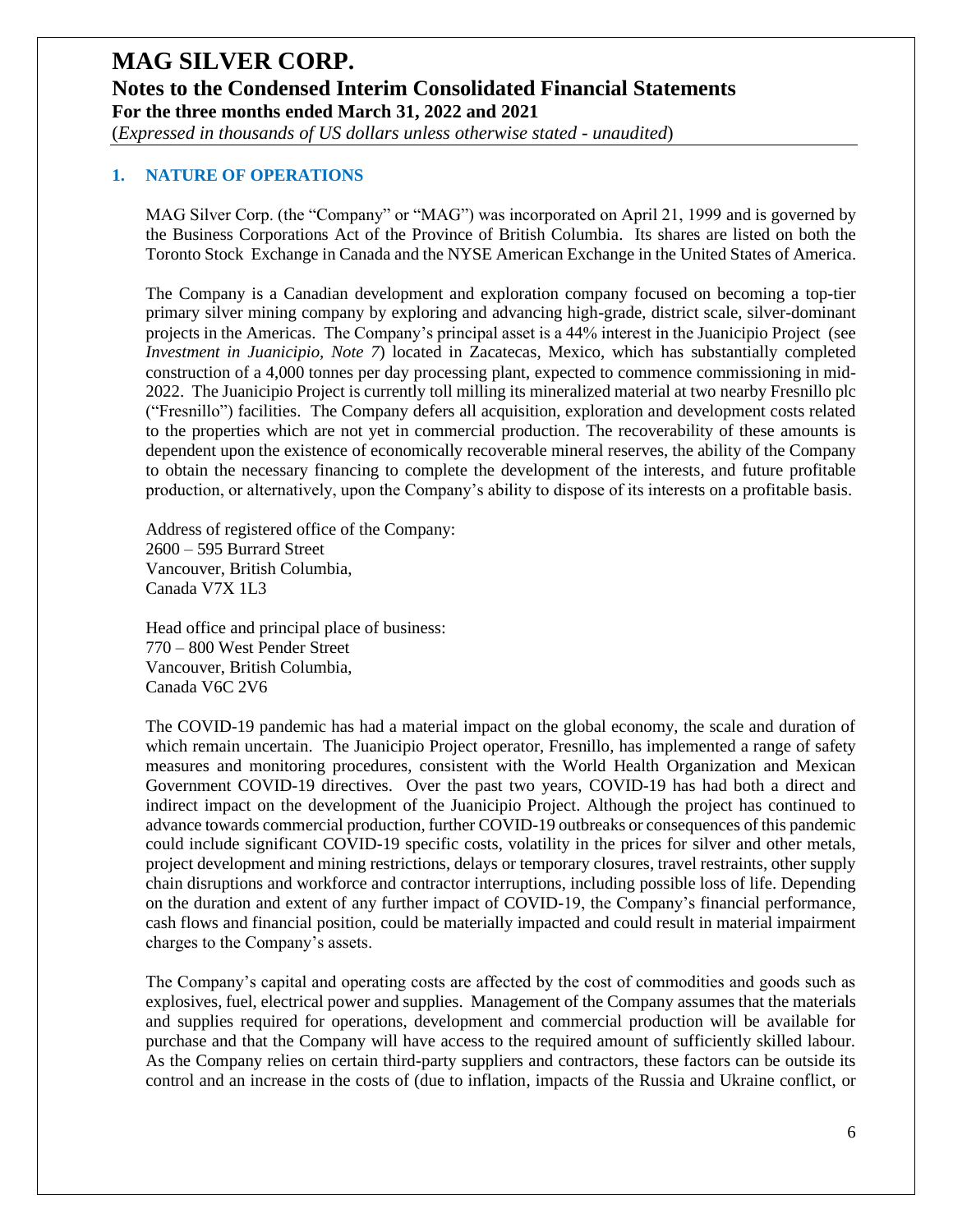(*Expressed in thousands of US dollars unless otherwise stated - unaudited*)

otherwise), or a lack of availability of, commodities, goods and labour may have an adverse impact on the Company's financial condition and results of operations.

#### **2. SUMMARY OF SIGNIFICANT ACCOUNTING POLICIES**

#### **(i) Statement of compliance**

These condensed interim consolidated financial statements("Interim Financial Statements") are prepared under International Accounting Standards 34 *Interim Financial Reporting* ("IAS 34") in accordance with International Financial Reporting Standards ("IFRS") as issued by the International Accounting Standards Board ("IASB"). They do not include all of the information required for full annual IFRS financial statements and therefore should be read in conjunction with the audited consolidated financial statements for the year ended December 31, 2021.

The accounting policies applied in the preparation of the Interim Financial Statements are consistent with those applied and disclosed in the Company's audited consolidated financial statements for the year ended December 31, 2021.

These Interim Financial Statements have been prepared on a historical cost basis except for the revaluation of certain financial instruments, which are stated at their fair value.

These Interim Financial Statements were authorized for issuance by the Board of Directors of the Company on May 13, 2022.

#### **(ii) Critical Judgements**

The Company makes certain critical judgements in the process of applying the Company's accounting policies. The critical judgements are included with the audited consolidated financial statements for the year ended December 31, 2021.

#### **(iii) Significant Estimates**

The preparation of consolidated financial statements in conformity with IFRS requires management to make estimates and assumptions that affect the reported amounts of assets and liabilities and disclosure of contingent assets and liabilities at the date of the financial statements and the reported amounts of revenues and expenditures during the reported period. The significant estimates are included with the audited consolidated financial statements for the year ended December 31, 2021.

#### **3. CASH**

The Company's cash consist of cash on hand and bank deposits.

#### **4. ACCOUNTS RECEIVABLE**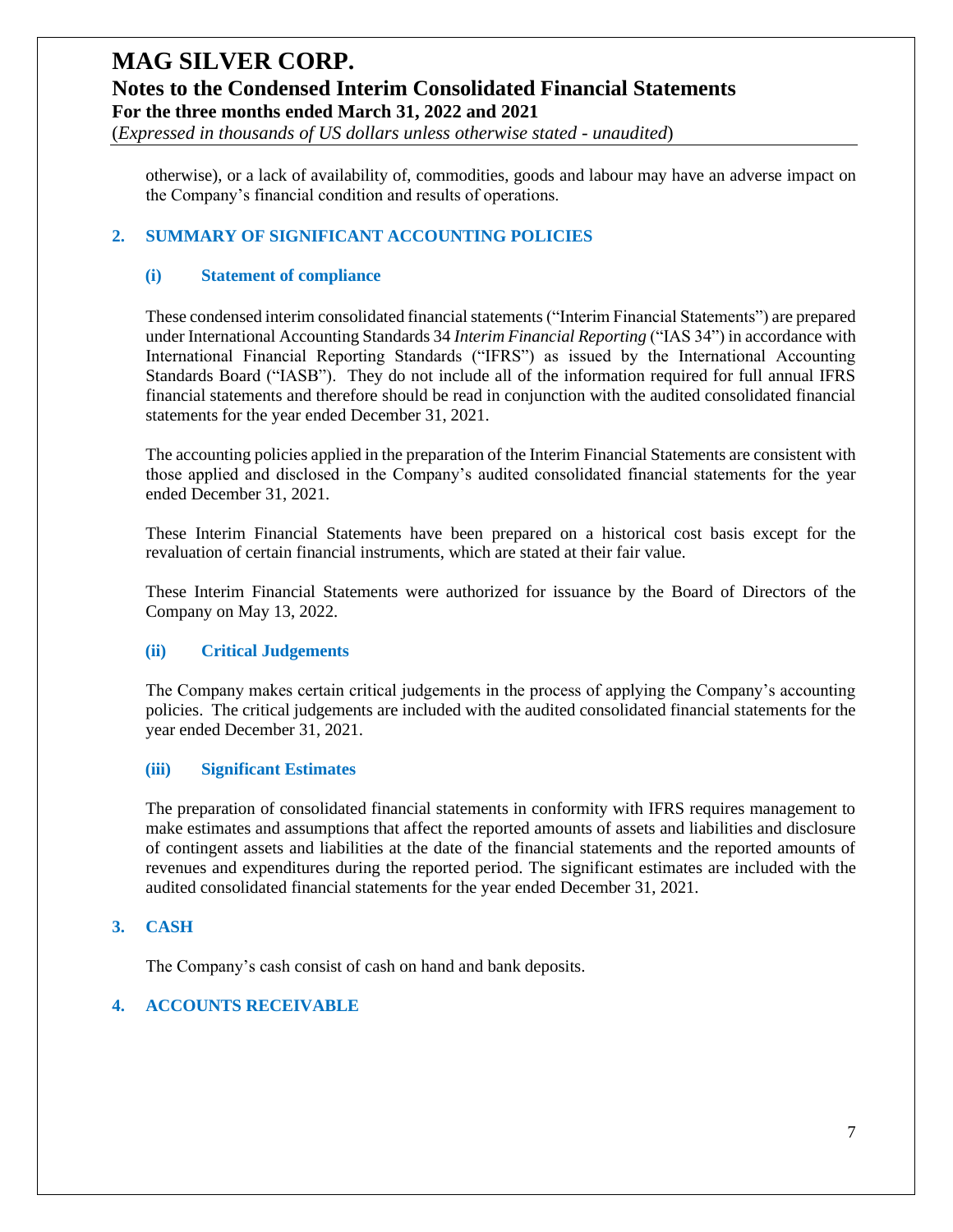(*Expressed in thousands of US dollars unless otherwise stated - unaudited*)

|                                                     | March 31, | December 31, |
|-----------------------------------------------------|-----------|--------------|
|                                                     | 2022      | 2021         |
| Receivable from Minera Juanicipio (see Note 7 & 15) | 1.991     | 1,944        |
| Value added tax ("IVA" and "GST")                   | 172       | 152          |
| Other receivables                                   | 169       |              |
|                                                     | 2.332     | 2.097        |

#### **5. CONVERTIBLE NOTE RECEIVABLE**

On March 11, 2022, the Company entered into a Definitive Arrangement Agreement with Gatling Exploration Inc. ("Gatling") pursuant to which the Company is expected to acquire all of the issued and outstanding common shares of Gatling (the "Transaction") by the issuance of common shares of the Company. As part of the Transaction, the Company and Gatling entered into a loan agreement pursuant to which the Company has agreed to provide Gatling with a Canadian dollar ("C\$") \$3 million (\$2,403) secured convertible bridge loan to finance Gatling's accounts payable and operating expenses until the Transaction closes. The loan is convertible at MAG's election into a 19.9% equity share of Gatling and is secured against various mineral claims held by Gatling in the Larder Lake Project located in the Abitibi greenstone belt in Northern Ontario, Canada. The funds were advanced by the Company on March 28, 2022 and the loan has an interest rate of 12% per annum and is repayable on demand. The loan is expected to form a part of the purchase price upon the Transaction closing (see *Note 17*).

#### **6. INVESTMENTS**

The Company holds investments as follows:

|                                                | Three months ended | Year ended        |
|------------------------------------------------|--------------------|-------------------|
|                                                | March 31, 2022     | December 31, 2021 |
| Equity securities, beginning of period         | 1.179              | 11.951            |
| Disposition of equity securities at fair value | (1,111)            | (6,371)           |
| Unrealized loss for the period                 | (58)               | (4,401)           |
| Equity securities, end of period               |                    | 1.179             |

During the three months ended March 31, 2022, the Company disposed of certain equity securities held as investments. The proceeds on disposition were \$1,111 (Year ended December 31, 2021: \$6,371). In addition, the Company recognized a gain on disposal of \$964 (net of \$147 tax) (Year ended December 31, 2021: \$5,026 net of \$784 tax) which was transferred from other comprehensive income (loss) to deficit. During the three months ended March 31, 2022, the Company recorded an unrealized loss of \$58 (Year ended December 31, 2021: \$4,401) on its investment in equity securities designated as FVTOCI instruments. A deferred tax benefit related to this unrealized loss in the period in the amount of \$7 was also recorded (Year ended December 31, 2021: \$597) in other comprehensive income (loss).

#### **7. INVESTMENT IN JUANICIPIO**

The Company acquired a 100% interest in the Juanicipio property effective July 16, 2003. Pursuant to an agreement effective July 1, 2005 (the "Agreement") with Industrias Peñoles, S.A. de C.V. ("Peñoles"), the Company granted Peñoles or any of its subsidiaries an option to earn a 56% interest in the Juanicipio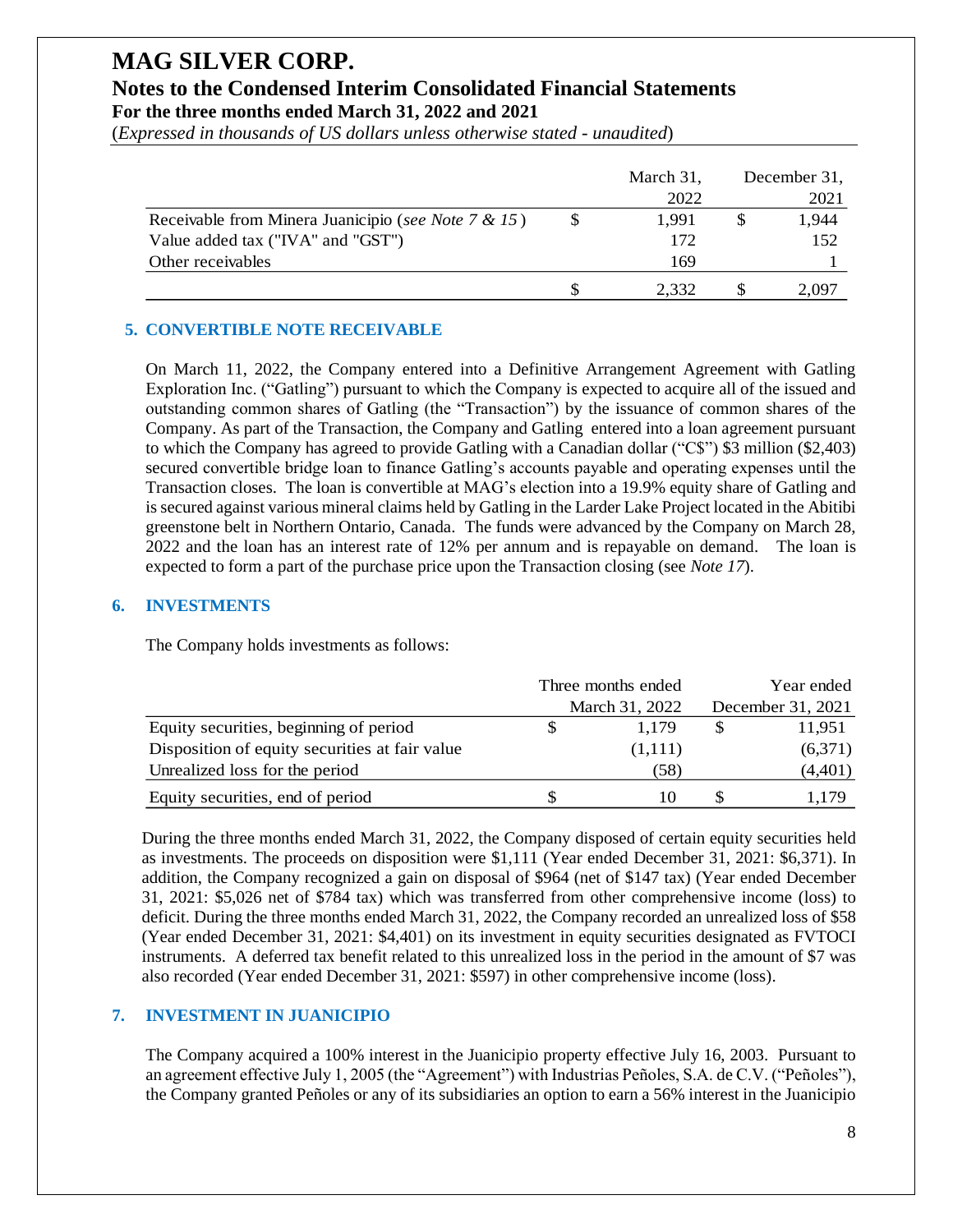(*Expressed in thousands of US dollars unless otherwise stated - unaudited*)

property in Mexico in consideration for Peñoles conducting \$5,000 of exploration on the property over four years and Peñoles purchasing \$1,000 of common shares of the Company in two tranches for \$500 each.

In mid 2007, Peñoles met all of the earn-in requirements of the Agreement. In December 2007, the Company and Peñoles created an operating company named Minera Juanicipio, S.A. de C.V. ("Minera Juanicipio") for the purpose of holding and operating the Juanicipio property. In December 2007, all mineral rights and surface rights relating to the Juanicipio property held by the Company and Peñoles, respectively, were ceded into Minera Juanicipio. In 2008, MAG was notified that Peñoles had transferred its 56% interest of Minera Juanicipio to Fresnillo, a subsidiary of Peñoles, pursuant to a statutory merger. Minera Juanicipio is held 56% by Fresnillo and 44% by the Company. On December 27, 2021, the Company and Fresnillo created Equipos Chaparral, S.A. de C.V. ("Equipos Chaparral") in the same ownership proportions (Fresnillo 56% / MAG 44%) for the purpose of holding the Juanicipio plant and mining equipment, to be leased to Minera Juanicipio. Minera Juanicipio and Equipos Chaparral are collectively referred to herein as "Juanicipio," and in reference to the project, the "Juanicipio Project."

Juanicipio is governed by a shareholders' agreement and by corporate by-laws. All costs relating to Juanicipio and the Juanicipio Project are required to be shared by the Company and Fresnillo pro-rata based on their ownership interests in Juanicipio, and if either party does not fund pro-rata, their ownership interest will be diluted in accordance with the shareholders' agreement and by-laws.

Fresnillo is the operator of Juanicipio, and with its affiliates, beneficially owns 10.0% of the common shares of the Company as at March 31, 2022, as publicly reported.

The Company has recorded its investment in Juanicipio ("Investment in Juanicipio") using the equity method of accounting. The cost of the investment includes the carrying value of the deferred exploration and mineral and surface rights, costs incurred by the Company on the Juanicipio Project, and the required net cash investments to establish and maintain its 44% interest in Juanicipio.

The Company's investment relating to its interest in Juanicipio is detailed as follows:

|                                                            |    | Three months ended               | Year ended   |         |  |  |
|------------------------------------------------------------|----|----------------------------------|--------------|---------|--|--|
|                                                            |    | March 31, 2022 December 31, 2021 |              |         |  |  |
| Juanicipio Project oversight expenditures incurred         |    |                                  |              |         |  |  |
| 100% by MAG                                                | S  | 171                              | <sup>S</sup> | 620     |  |  |
| Interest earned, net of interest contributed to Investment |    |                                  |              |         |  |  |
| in Juanicipio <sup><math>(1)</math></sup>                  |    | (107)                            |              | (1,316) |  |  |
| Cash contributions and advances to Juanicipio              |    |                                  |              | 73,524  |  |  |
| Total for the period                                       |    | 64                               |              | 72,828  |  |  |
| Income from equity accounted Investment in Juanicipio      |    | 13,762                           |              | 15,686  |  |  |
| Balance, beginning of period                               |    | 291,084                          |              | 202,570 |  |  |
| Balance, end of period                                     | \$ | 304,910                          | \$.          | 291,084 |  |  |

(1) A portion of the Investment in Juanicipio is in the form of interest bearing shareholder loans. The interest accrued within Juanicipio was capitalized to 'Mineral interests, plant and equipment and the interest recorded by the Company on the loan totaling \$526 for the three months ended March 31, 2022 (Year ended December 31, 2021: \$1,316) was credited to the Investment in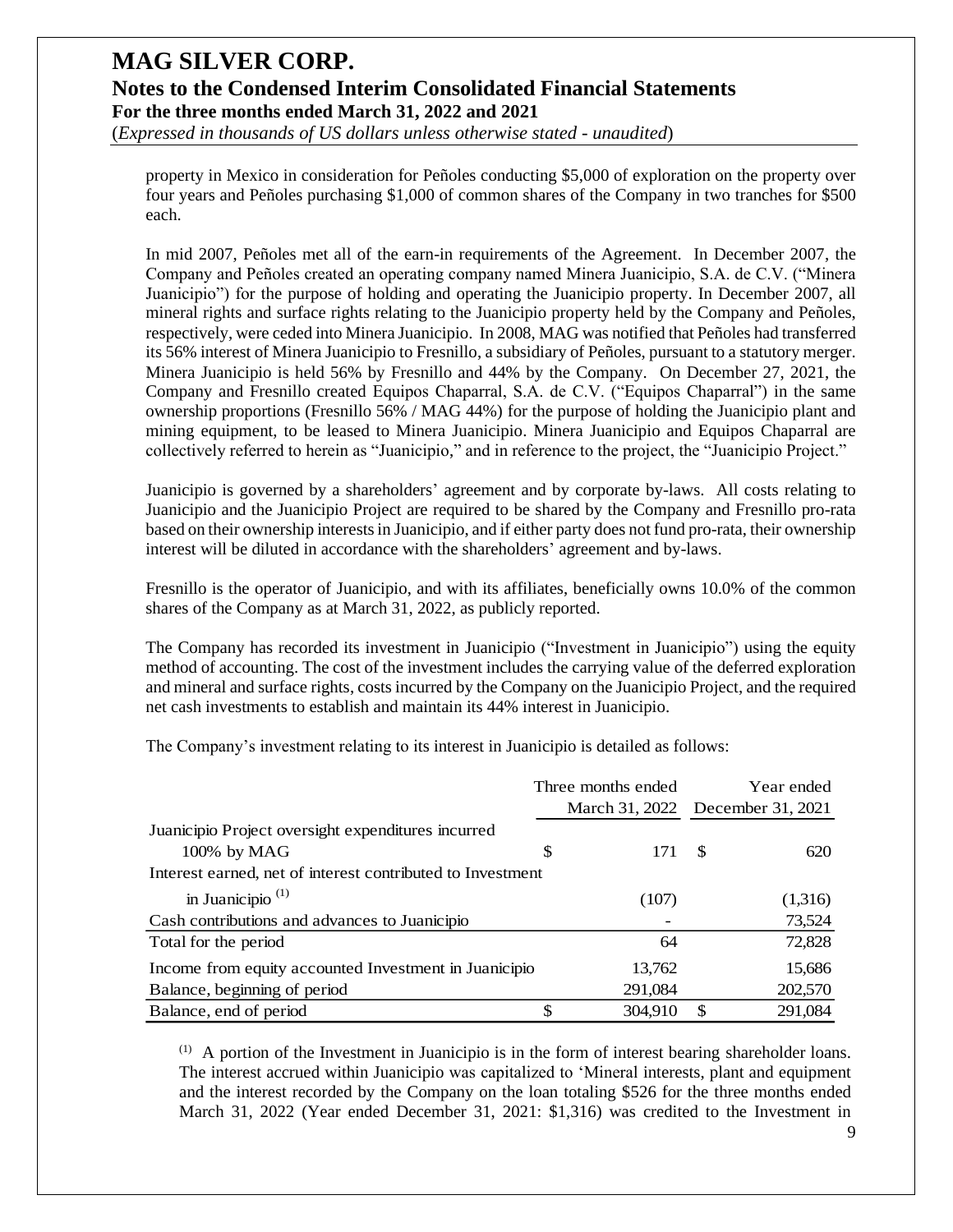(*Expressed in thousands of US dollars unless otherwise stated - unaudited*)

Juanicipio account as an eliminating related party entry (see *Note 15*). Offsetting this amount in the three months ended March 31, 2022, was interest receivable of \$419 (Year ended December 31, 2021: nil) which was converted into additional shareholder loans.

(2) Represents the Company's 44% share of Juanicipio's net income for the period, as determined by the Company.

A summary of financial information of Juanicipio (on a 100% basis reflecting adjustments made by the Company, including adjustments for differences in accounting policies) is as follows:

#### *Juanicipio Statements of Financial Position*

|                                                    | March 31,     | December 31,  |
|----------------------------------------------------|---------------|---------------|
|                                                    | 2022          | 2021          |
| Cash and cash equivalents                          | \$<br>18,261  | \$<br>18,972  |
| Value added tax and other receivables              | 13,989        | 25,580        |
| Concentrate sales receivable                       | 34,079        | 18,853        |
| Inventory                                          | 5,748         | 3,234         |
| Prepaids and other assets                          | 2,477         | 104           |
| Total current assets                               | 74,554        | 66,743        |
| Right-of-use assets                                | 1,864         | 2,052         |
| Mineral interests, plant and equipment             | 678,185       | 644,609       |
| Deferred tax assets                                | 6,050         | 5,254         |
| Total assets                                       | \$<br>760,653 | \$<br>718,658 |
| Payables to Peñoles and other vendors              | \$<br>15,451  | \$<br>19,364  |
| Interest and other payables to shareholders        | 7,043         | 4,279         |
| Income tax payable                                 | 16,049        | 3,471         |
| Total current liabilities                          | 38,543        | 27,114        |
| Lease liabilities                                  | 1,855         | 2,053         |
| Provisions                                         | 4,659         | 4,070         |
| Deferred tax liabilities                           | 29,211        | 31,266        |
| <b>Total liabilities</b>                           | 74,268        | 64,503        |
| Shareholders equity including shareholder advances | 686,385       | 654,155       |
| Total liabilities and equity                       | \$<br>760,653 | \$<br>718,658 |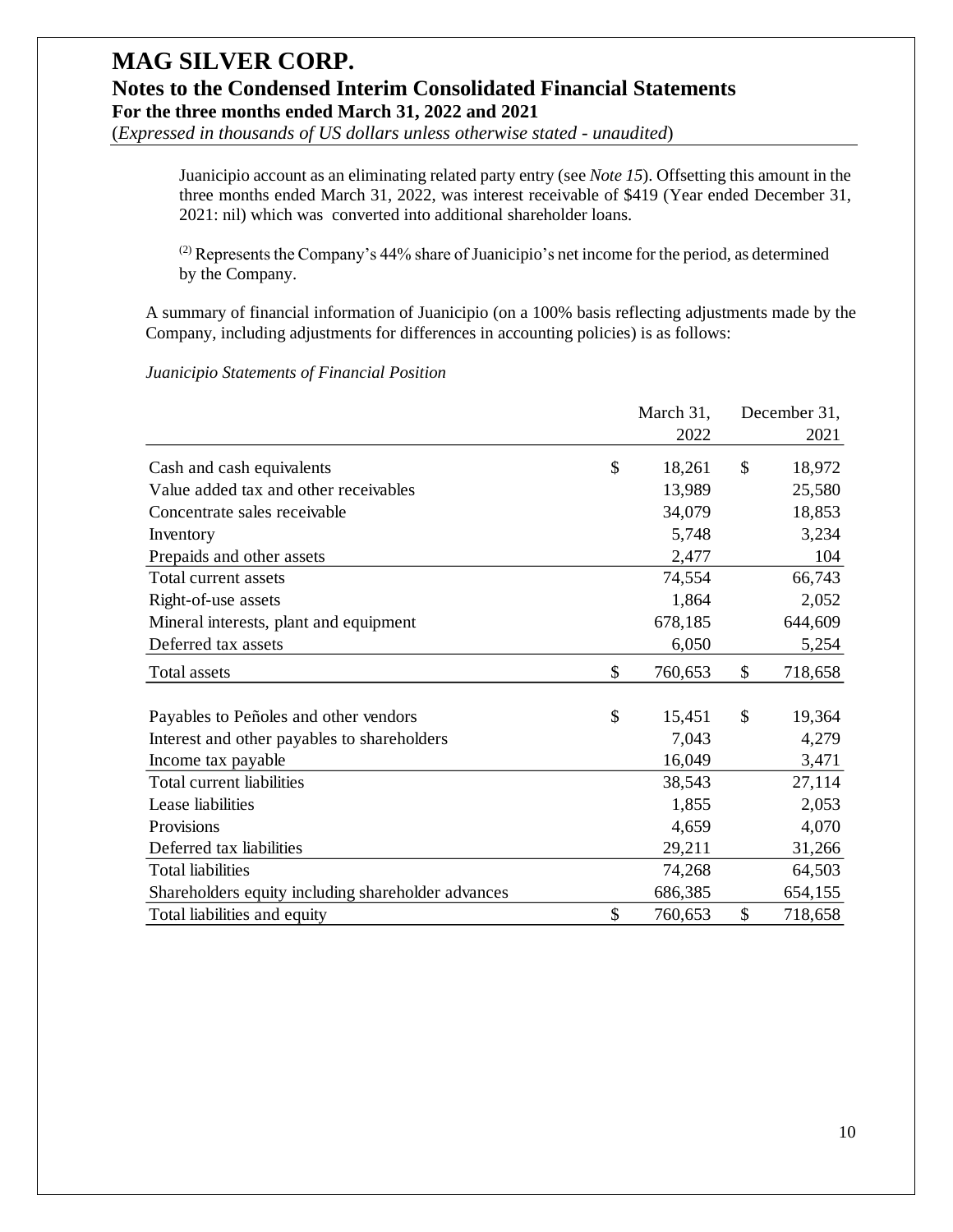(*Expressed in thousands of US dollars unless otherwise stated - unaudited*)

|                                        | Three months ended March 31, |           |    |         |  |
|----------------------------------------|------------------------------|-----------|----|---------|--|
|                                        |                              | 2022      |    | 2021    |  |
| Sales                                  | \$                           | 64,916    | \$ | 10,085  |  |
| Cost of sales:                         |                              |           |    |         |  |
| Production cost                        |                              | 15,264    |    | 1,886   |  |
| Depreciation and amortization          |                              | 3,431     |    |         |  |
| Cost of sales                          |                              | 18,695    |    | 1,886   |  |
| Gross profit                           |                              | 46,221    |    | 8,199   |  |
| Consulting and administrative expenses |                              | (1,532)   |    | (321)   |  |
| Extraordinary mining duty              |                              | (103)     |    | (47)    |  |
|                                        |                              | 44,586    |    | 7,831   |  |
| Exchange losses and other              |                              | (821)     |    | (1,075) |  |
| Income tax expense                     |                              | (12, 487) |    | (5,320) |  |
| Income for the period                  | \$                           | 31,278    | \$ | 1,436   |  |
| MAG's 44% equity income                | \$                           | 13,762    | \$ | 632     |  |

*Juanicipio Statements of Income*

The Juanicipio Project has not reached commercial production as of March 31, 2022 as the processing facility is awaiting regulatory approval to connect to the national power grid, at which time commissioning will commence. However, the underground mine is now in stopes with mineralized material being processed through Fresnillo's plants and refined and sold, and effectively readied for its intended use. In the three months ended March 31, 2022, pre-commercial production sales on a 100% basis totaled \$64,916, with mining and transportation costs and depreciation and amortization totaling \$18,695, resulting in a gross profit of \$46,221 during the three months ended March 31, 2022.

In the three months ended March 31, 2021, pre-commercial production sales on a 100% basis totaled \$10,085 net of related costs of \$1,886 resulting in a gross profit of \$8,199 during the three months ended March 31, 2021.

Expenditures on mineral interests, plant and equipment capitalized directly by Juanicipio for the three months ended March 31, 2022 amounted to \$33,576 (year ended December 31, 2021: \$262,829).

#### **8. EXPLORATION AND EVALUATION ASSETS**

(a) In 2017, the Company entered into an option earn-in agreement with a private group whereby the Company can earn up to a 100% interest in a prospective land claim package in the Black Hills of South Dakota. To complete the earn-in, the Company must make a final cash or share payment of \$150 by May 17, 2022, the fifth anniversary of the agreement. Although the geological prospect of the property remains encouraging, growing negative sentiment towards resource extraction in the area, combined with a slow consultation process have resulted in significant challenges being encountered in permitting the property for exploration drilling. Concurrent efforts by the Company to find a partner or buyer for the project have been unsuccessful and the Company provided formal notice that it will not be making the final \$150 option payment in May 2022 and consequently has recorded a write-down of \$10,471 as at March 31, 2022.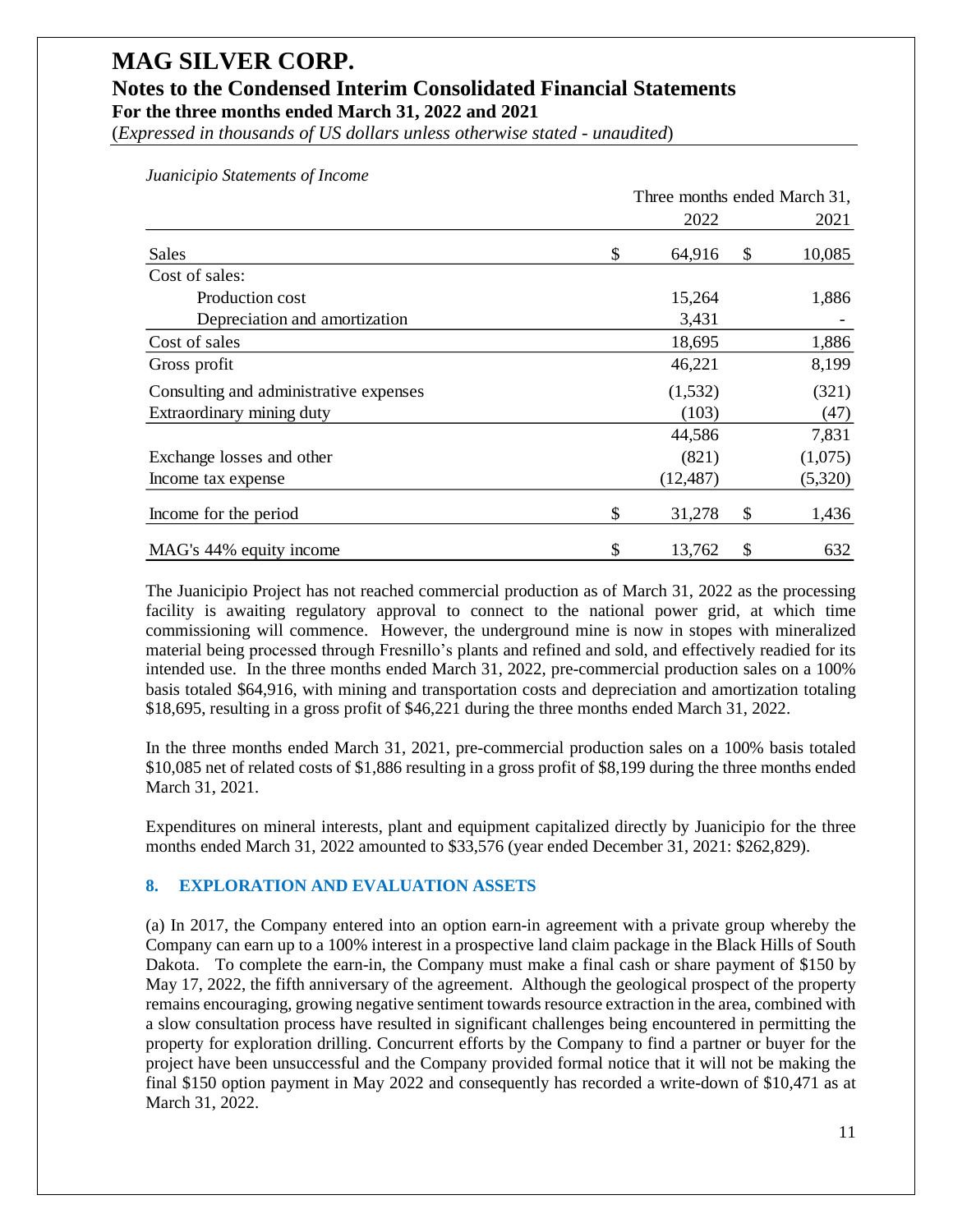(*Expressed in thousands of US dollars unless otherwise stated - unaudited*)

(b) In 2018, the Company entered into an option agreement with another private group, whereby the Company has the right to earn 100% ownership interest in a company which owns the Deer Trail project in Utah. The Company paid \$150 upon signing the agreement, \$150 in October 2020 and another \$150 in December 2021. To earn 100% interest in the property, the Company must make remaining cash payments totaling \$1,550 over the next 7 years, and fund a cumulative of \$30,000 of eligible exploration expenditures by 2028 (as of March 31, 2022, the Company incurred \$10,802 eligible exploration expenditures on the property). As at March 31, 2022, the Company also bonded and recorded a \$409 reclamation liability for the project. Other than the reclamation liability, the balance of cash payments and exploration commitments are optional at the Company's discretion. Upon the Company's 100% earn-in, the vendors will retain a 2% NSR.

To March 31, 2022, the Company has incurred the following exploration and evaluation expenditures on these earn-in projects:

|                                               | Three months ended | Year ended<br>December 31, 2021 |        |  |
|-----------------------------------------------|--------------------|---------------------------------|--------|--|
|                                               | March 31, 2022     |                                 |        |  |
| Exploration and evaluation assets:            |                    |                                 |        |  |
| Acquisition costs                             |                    |                                 |        |  |
| Option and other payments                     | \$                 | \$                              | 300    |  |
| Total acquisition costs                       |                    |                                 | 300    |  |
| Geochemical                                   | 21                 |                                 | 228    |  |
| Camp and site costs                           | 100                |                                 | 319    |  |
| Drilling                                      | 796                |                                 | 3,343  |  |
| Geological consulting                         | 283                |                                 | 1,968  |  |
| Geophysical                                   | 62                 |                                 | 215    |  |
| Land taxes and government fees                | 27                 |                                 | 721    |  |
| Legal, community and other consultation costs | 108                |                                 | 475    |  |
| Travel                                        | 31                 |                                 | 213    |  |
| Total for the period                          | 1,428              |                                 | 7,782  |  |
| Balance, beginning of period                  | 20,254             |                                 | 12,472 |  |
| Less: Amounts written down                    | (10, 471)          |                                 |        |  |
| Balance, end of period                        | \$<br>11,211       | \$                              | 20,254 |  |

Included in exploration and evaluation assets at March 31, 2022, were liabilities for trade and other payables of \$641 (December 31, 2021: \$518).

#### **9. PROPERTY AND EQUIPMENT**

As at March 31, 2022, the Company had the following property and equipment: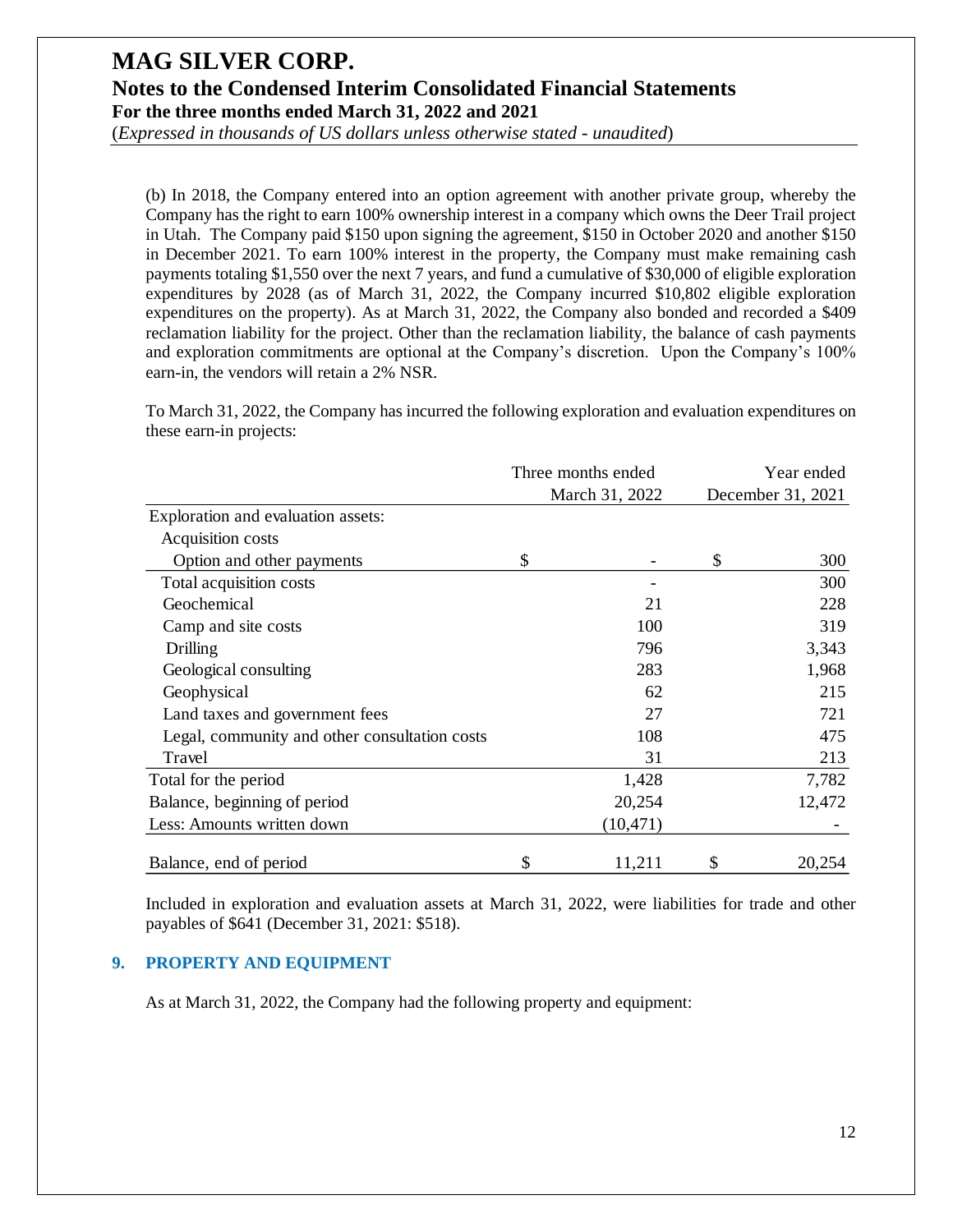# **MAG SILVER CORP.**

### **Notes to the Condensed Interim Consolidated Financial Statements For the three months ended March 31, 2022 and 2021**

(*Expressed in thousands of US dollars unless otherwise stated - unaudited*)

|                              |   | Office and |    | Exploration |   |                    |   |       |
|------------------------------|---|------------|----|-------------|---|--------------------|---|-------|
|                              |   | computer   |    | camp and    |   | Right of use asset |   |       |
| Cost                         |   | equipment  |    | equipment   |   | (see Leases below) |   | Total |
| Balance, January 1, 2021     | S | 487        | S  | 411         | S | 550                | S | 1,448 |
| Additions and remeasurements |   |            |    |             |   | (5)                |   |       |
| Balance, December 31, 2021   |   | 489        |    | 414         |   | 545                |   | 1,448 |
| Additions and remeasurements |   |            |    |             |   | 8                  |   |       |
| Balance, March 31, 2022      | S |            | S. | 414         |   |                    | S | 1.456 |

|                            |   | Office and<br>computer |     | Exploration<br>camp and |   |                    |   |       |
|----------------------------|---|------------------------|-----|-------------------------|---|--------------------|---|-------|
| Accumulated depreciation   |   | equipment              |     | equipment               |   | Right of use asset |   | Total |
| Balance, January 1, 2021   | S | 460                    | \$. | 111                     | S | 202                | S | 773   |
| Amortization               |   | 8                      |     | 45                      |   | 138                |   | 191   |
| Balance, December 31, 2021 |   | 468                    |     | 156                     |   | 340                |   | 964   |
| Amortization               |   |                        |     | 8                       |   | 33                 |   | 42    |
| Balance, March 31, 2022    |   |                        | S   | -64                     | S |                    |   | .006  |

|                      | Office and | Exploration |                    |       |
|----------------------|------------|-------------|--------------------|-------|
|                      | computer   | camp and    |                    |       |
| Carrying amounts     | equipment  | equipment   | Right of use asset | Total |
| At December 31, 2021 |            | 258         | 205                | 484   |
| At March 31, 2022    | 20         | 250         | 180                | 450   |

#### *Lease obligation*

| $\mathbb{S}$<br>\$<br>$\mathcal{S}$<br>\$<br>Balance, January 1, 2021<br>487<br>411<br>550<br>1,448<br>Additions and remeasurements<br>2<br>3<br>(5)<br>1,448<br>Balance, December 31, 2021<br>414<br>545<br>489<br>Additions and remeasurements<br>8<br>8<br>$\mathbb{S}$<br>\$<br>\$<br>553<br>\$<br>Balance, March 31, 2022<br>489<br>1,456<br>414<br>Office and<br>Exploration<br>camp and<br>computer<br>equipment<br>Right of use asset<br>Total<br>Accumulated depreciation<br>equipment<br>\$<br>\$<br>$\mathcal{S}$<br>\$<br>Balance, January 1, 2021<br>460<br>111<br>202<br>773<br>Amortization<br>138<br>191<br>8<br>45<br>Balance, December 31, 2021<br>468<br>156<br>340<br>964<br>Amortization<br>42<br>8<br>33<br>1<br>\$<br>\$<br>\$<br>Balance, March 31, 2022<br>\$<br>469<br>164<br>1,006<br>373<br>Office and<br>Exploration<br>computer<br>camp and<br>Right of use asset<br>Total<br>equipment<br>equipment<br>Carrying amounts<br>At December 31, 2021<br>\$<br>\$<br>258<br>\$<br>\$<br>21<br>205<br>484<br>At March 31, 2022<br>\$<br>\$<br>250<br>\$<br>\$<br>450<br>20<br>180<br>Lease obligation<br>Minimum lease payments in respect of the lease obligation and the effect of discounting are as follows:<br>March 31,<br>2022<br>Undiscounted minimum lease payments<br>\$<br>Less than one year<br>159<br>$\mathbb{S}$<br>280<br>Two to three years<br>439<br>Effect of discounting<br>(68)<br>371<br>Present value of minimum lease payments - total lease obligation<br>Less: current portion<br>(119)<br>\$<br>Long-term lease obligation<br>252 \$<br>For the three months ended March 31, 2022, the Company recognized \$13 of interest expense on the<br>lease obligation which is included in 'General office expenses' (March 31, 2021: \$15). | Cost | equipment | equipment | (see Leases below) | Total        |
|-----------------------------------------------------------------------------------------------------------------------------------------------------------------------------------------------------------------------------------------------------------------------------------------------------------------------------------------------------------------------------------------------------------------------------------------------------------------------------------------------------------------------------------------------------------------------------------------------------------------------------------------------------------------------------------------------------------------------------------------------------------------------------------------------------------------------------------------------------------------------------------------------------------------------------------------------------------------------------------------------------------------------------------------------------------------------------------------------------------------------------------------------------------------------------------------------------------------------------------------------------------------------------------------------------------------------------------------------------------------------------------------------------------------------------------------------------------------------------------------------------------------------------------------------------------------------------------------------------------------------------------------------------------------------------------------------------------------------------------------------------------------------------------------|------|-----------|-----------|--------------------|--------------|
|                                                                                                                                                                                                                                                                                                                                                                                                                                                                                                                                                                                                                                                                                                                                                                                                                                                                                                                                                                                                                                                                                                                                                                                                                                                                                                                                                                                                                                                                                                                                                                                                                                                                                                                                                                                         |      |           |           |                    |              |
|                                                                                                                                                                                                                                                                                                                                                                                                                                                                                                                                                                                                                                                                                                                                                                                                                                                                                                                                                                                                                                                                                                                                                                                                                                                                                                                                                                                                                                                                                                                                                                                                                                                                                                                                                                                         |      |           |           |                    |              |
|                                                                                                                                                                                                                                                                                                                                                                                                                                                                                                                                                                                                                                                                                                                                                                                                                                                                                                                                                                                                                                                                                                                                                                                                                                                                                                                                                                                                                                                                                                                                                                                                                                                                                                                                                                                         |      |           |           |                    |              |
|                                                                                                                                                                                                                                                                                                                                                                                                                                                                                                                                                                                                                                                                                                                                                                                                                                                                                                                                                                                                                                                                                                                                                                                                                                                                                                                                                                                                                                                                                                                                                                                                                                                                                                                                                                                         |      |           |           |                    |              |
|                                                                                                                                                                                                                                                                                                                                                                                                                                                                                                                                                                                                                                                                                                                                                                                                                                                                                                                                                                                                                                                                                                                                                                                                                                                                                                                                                                                                                                                                                                                                                                                                                                                                                                                                                                                         |      |           |           |                    |              |
|                                                                                                                                                                                                                                                                                                                                                                                                                                                                                                                                                                                                                                                                                                                                                                                                                                                                                                                                                                                                                                                                                                                                                                                                                                                                                                                                                                                                                                                                                                                                                                                                                                                                                                                                                                                         |      |           |           |                    |              |
|                                                                                                                                                                                                                                                                                                                                                                                                                                                                                                                                                                                                                                                                                                                                                                                                                                                                                                                                                                                                                                                                                                                                                                                                                                                                                                                                                                                                                                                                                                                                                                                                                                                                                                                                                                                         |      |           |           |                    |              |
|                                                                                                                                                                                                                                                                                                                                                                                                                                                                                                                                                                                                                                                                                                                                                                                                                                                                                                                                                                                                                                                                                                                                                                                                                                                                                                                                                                                                                                                                                                                                                                                                                                                                                                                                                                                         |      |           |           |                    |              |
|                                                                                                                                                                                                                                                                                                                                                                                                                                                                                                                                                                                                                                                                                                                                                                                                                                                                                                                                                                                                                                                                                                                                                                                                                                                                                                                                                                                                                                                                                                                                                                                                                                                                                                                                                                                         |      |           |           |                    |              |
|                                                                                                                                                                                                                                                                                                                                                                                                                                                                                                                                                                                                                                                                                                                                                                                                                                                                                                                                                                                                                                                                                                                                                                                                                                                                                                                                                                                                                                                                                                                                                                                                                                                                                                                                                                                         |      |           |           |                    |              |
|                                                                                                                                                                                                                                                                                                                                                                                                                                                                                                                                                                                                                                                                                                                                                                                                                                                                                                                                                                                                                                                                                                                                                                                                                                                                                                                                                                                                                                                                                                                                                                                                                                                                                                                                                                                         |      |           |           |                    |              |
|                                                                                                                                                                                                                                                                                                                                                                                                                                                                                                                                                                                                                                                                                                                                                                                                                                                                                                                                                                                                                                                                                                                                                                                                                                                                                                                                                                                                                                                                                                                                                                                                                                                                                                                                                                                         |      |           |           |                    |              |
|                                                                                                                                                                                                                                                                                                                                                                                                                                                                                                                                                                                                                                                                                                                                                                                                                                                                                                                                                                                                                                                                                                                                                                                                                                                                                                                                                                                                                                                                                                                                                                                                                                                                                                                                                                                         |      |           |           |                    |              |
|                                                                                                                                                                                                                                                                                                                                                                                                                                                                                                                                                                                                                                                                                                                                                                                                                                                                                                                                                                                                                                                                                                                                                                                                                                                                                                                                                                                                                                                                                                                                                                                                                                                                                                                                                                                         |      |           |           |                    |              |
|                                                                                                                                                                                                                                                                                                                                                                                                                                                                                                                                                                                                                                                                                                                                                                                                                                                                                                                                                                                                                                                                                                                                                                                                                                                                                                                                                                                                                                                                                                                                                                                                                                                                                                                                                                                         |      |           |           |                    |              |
|                                                                                                                                                                                                                                                                                                                                                                                                                                                                                                                                                                                                                                                                                                                                                                                                                                                                                                                                                                                                                                                                                                                                                                                                                                                                                                                                                                                                                                                                                                                                                                                                                                                                                                                                                                                         |      |           |           |                    |              |
|                                                                                                                                                                                                                                                                                                                                                                                                                                                                                                                                                                                                                                                                                                                                                                                                                                                                                                                                                                                                                                                                                                                                                                                                                                                                                                                                                                                                                                                                                                                                                                                                                                                                                                                                                                                         |      |           |           |                    |              |
|                                                                                                                                                                                                                                                                                                                                                                                                                                                                                                                                                                                                                                                                                                                                                                                                                                                                                                                                                                                                                                                                                                                                                                                                                                                                                                                                                                                                                                                                                                                                                                                                                                                                                                                                                                                         |      |           |           |                    |              |
|                                                                                                                                                                                                                                                                                                                                                                                                                                                                                                                                                                                                                                                                                                                                                                                                                                                                                                                                                                                                                                                                                                                                                                                                                                                                                                                                                                                                                                                                                                                                                                                                                                                                                                                                                                                         |      |           |           |                    |              |
|                                                                                                                                                                                                                                                                                                                                                                                                                                                                                                                                                                                                                                                                                                                                                                                                                                                                                                                                                                                                                                                                                                                                                                                                                                                                                                                                                                                                                                                                                                                                                                                                                                                                                                                                                                                         |      |           |           |                    |              |
|                                                                                                                                                                                                                                                                                                                                                                                                                                                                                                                                                                                                                                                                                                                                                                                                                                                                                                                                                                                                                                                                                                                                                                                                                                                                                                                                                                                                                                                                                                                                                                                                                                                                                                                                                                                         |      |           |           |                    | December 31, |
|                                                                                                                                                                                                                                                                                                                                                                                                                                                                                                                                                                                                                                                                                                                                                                                                                                                                                                                                                                                                                                                                                                                                                                                                                                                                                                                                                                                                                                                                                                                                                                                                                                                                                                                                                                                         |      |           |           |                    | 2021         |
|                                                                                                                                                                                                                                                                                                                                                                                                                                                                                                                                                                                                                                                                                                                                                                                                                                                                                                                                                                                                                                                                                                                                                                                                                                                                                                                                                                                                                                                                                                                                                                                                                                                                                                                                                                                         |      |           |           |                    |              |
|                                                                                                                                                                                                                                                                                                                                                                                                                                                                                                                                                                                                                                                                                                                                                                                                                                                                                                                                                                                                                                                                                                                                                                                                                                                                                                                                                                                                                                                                                                                                                                                                                                                                                                                                                                                         |      |           |           |                    | 154          |
|                                                                                                                                                                                                                                                                                                                                                                                                                                                                                                                                                                                                                                                                                                                                                                                                                                                                                                                                                                                                                                                                                                                                                                                                                                                                                                                                                                                                                                                                                                                                                                                                                                                                                                                                                                                         |      |           |           |                    | 314          |
|                                                                                                                                                                                                                                                                                                                                                                                                                                                                                                                                                                                                                                                                                                                                                                                                                                                                                                                                                                                                                                                                                                                                                                                                                                                                                                                                                                                                                                                                                                                                                                                                                                                                                                                                                                                         |      |           |           |                    | 468          |
|                                                                                                                                                                                                                                                                                                                                                                                                                                                                                                                                                                                                                                                                                                                                                                                                                                                                                                                                                                                                                                                                                                                                                                                                                                                                                                                                                                                                                                                                                                                                                                                                                                                                                                                                                                                         |      |           |           |                    | (83)         |
|                                                                                                                                                                                                                                                                                                                                                                                                                                                                                                                                                                                                                                                                                                                                                                                                                                                                                                                                                                                                                                                                                                                                                                                                                                                                                                                                                                                                                                                                                                                                                                                                                                                                                                                                                                                         |      |           |           |                    | 385          |
|                                                                                                                                                                                                                                                                                                                                                                                                                                                                                                                                                                                                                                                                                                                                                                                                                                                                                                                                                                                                                                                                                                                                                                                                                                                                                                                                                                                                                                                                                                                                                                                                                                                                                                                                                                                         |      |           |           |                    | (110)        |
|                                                                                                                                                                                                                                                                                                                                                                                                                                                                                                                                                                                                                                                                                                                                                                                                                                                                                                                                                                                                                                                                                                                                                                                                                                                                                                                                                                                                                                                                                                                                                                                                                                                                                                                                                                                         |      |           |           |                    | 275          |
|                                                                                                                                                                                                                                                                                                                                                                                                                                                                                                                                                                                                                                                                                                                                                                                                                                                                                                                                                                                                                                                                                                                                                                                                                                                                                                                                                                                                                                                                                                                                                                                                                                                                                                                                                                                         |      |           |           |                    | 13           |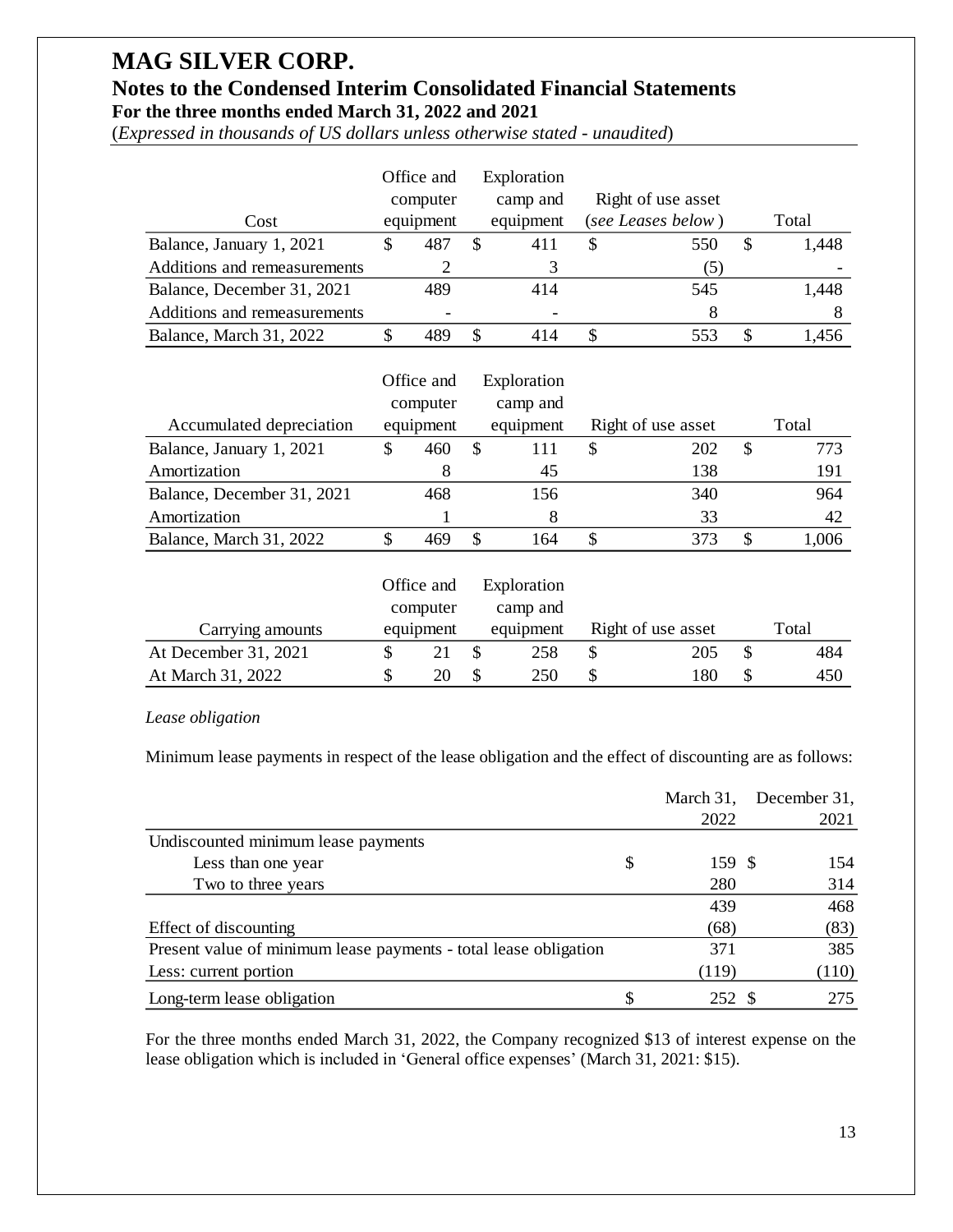(*Expressed in thousands of US dollars unless otherwise stated - unaudited*)

#### **10. SHARE CAPITAL**

#### *(a) Basic and diluted weighted average number of shares outstanding*

|                                                            | Three months ended March 31, |            |
|------------------------------------------------------------|------------------------------|------------|
|                                                            | 2022                         | 2021       |
| Basic weighted average number of shares outstanding        | 97,819,441                   | 94,829,854 |
| Effect of dilutive common share equivalents <sup>(1)</sup> | 257,696                      |            |
| Diluted weighted average number of shares outstanding      | 98,077,137                   | 94,829,854 |
| Antidilutive securities                                    | 1,062,371                    | 1,903,714  |

 $(1)$  In the March 31, 2021 comparative period, common share equivalents were not included for the purpose of calculating diluted loss per share as their effect would have been anti-dilutive.

The Company is authorized to issue an unlimited number of common shares without par value.

As at March 31, 2022, there were 97,834,441 shares outstanding (December 31, 2021: 97,809,441).

During the three months ended March 31, 2022, no stock options were exercised (March 31, 2021: 7,000 stock options exercised for cash proceeds of \$75) and no stock options were exercised under the cashless exercise provision of the stock option plan (March 31, 2021: 33,887 stock options exercised whereby 16,489 shares were issued in settlement of the stock options and the remaining 17,398 were cancelled).

During the three months ended March 31, 2022, no restricted share units and no performance share units were converted into common shares (March 31, 2021: 3,333 and nil respectively).

During the three months ended March 31, 2022, 25,000 deferred share units (March 31, 2021: nil) were converted into common shares by a former director of the Company.

#### *(b) Stock options*

The Company may enter into Incentive Stock Option Agreements with officers, employees, and consultants. On June 18, 2020, the Shareholders re-approved the Company's rolling Stock Option Plan (the "Plan"). The maximum number of common shares that may be issuable under the Plan is set at 5% of the number of issued and outstanding common shares on a non-diluted basis at any time, provided that the number of common shares issued or issuable under the combined Plan and Share Unit Plan (*Note 10(c)*) shall not exceed 5% of the issued and outstanding common shares of the Company on a non-diluted basis. Options granted under the Plan have a maximum term of 5 years. As at March 31, 2022, there were 988,727 stock options outstanding under the Plan.

Stock option grants are recommended for approval to the Board of Directors by the Compensation and Human Resources Committee consisting of three independent members of the Board of Directors. At the time of a stock option grant, the exercise price of each option is set in accordance with the Plan, and cannot be lower than the market value of the common shares at the date of grant.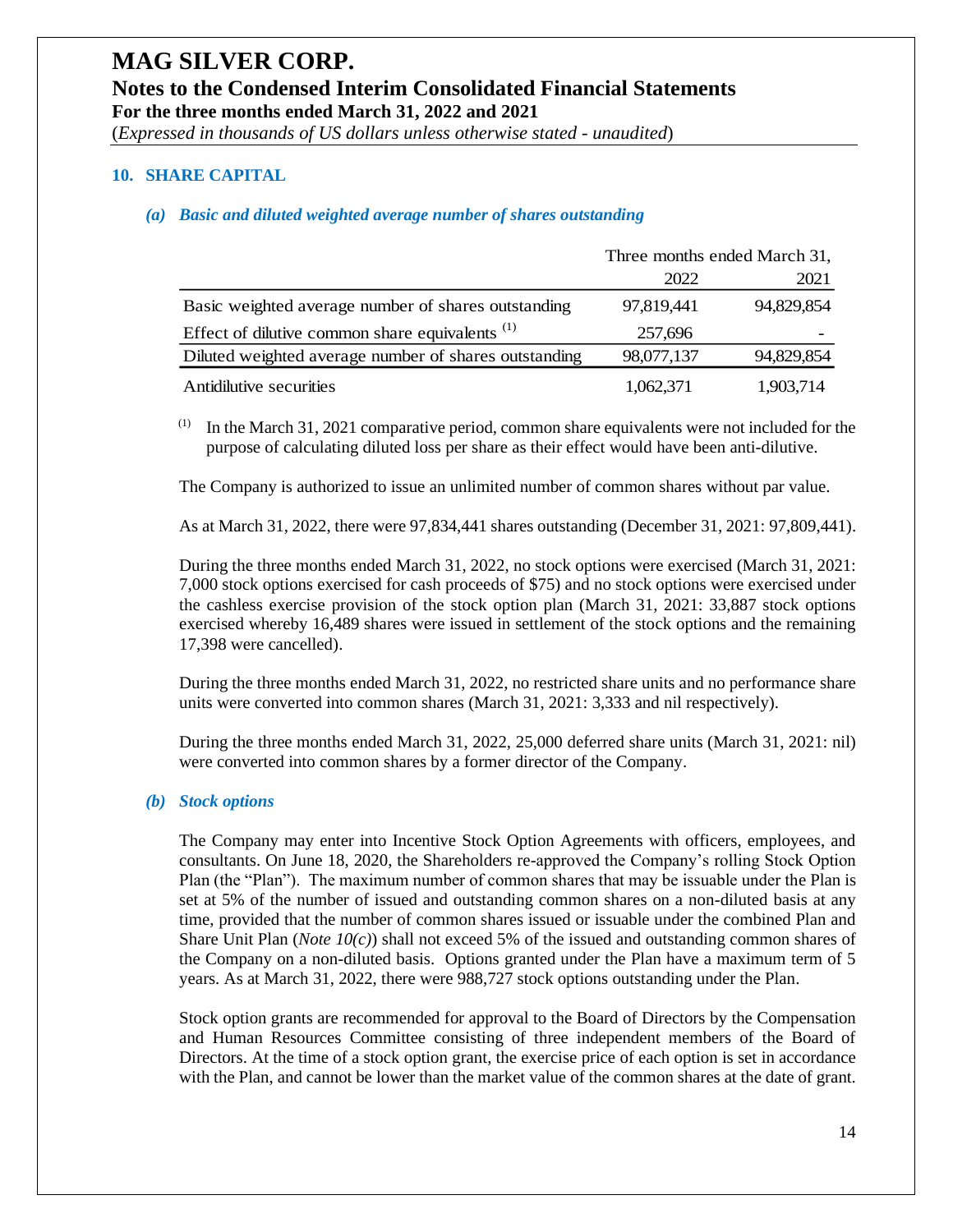(*Expressed in thousands of US dollars unless otherwise stated - unaudited*)

|                                  |              |    | Weighted       |                                                      |                 | Weighted |
|----------------------------------|--------------|----|----------------|------------------------------------------------------|-----------------|----------|
|                                  | Period ended |    | average        | Year ended                                           |                 | average  |
|                                  |              |    |                | March 31, exercise price December 31, exercise price |                 |          |
|                                  | 2022         |    | $(C\$ /option) | 2021                                                 | $(C\$ {0ption}) |          |
|                                  |              |    |                |                                                      |                 |          |
| Outstanding, beginning of period | 988,727      | \$ | 16.77          | 1,018,067                                            | $\mathbb{S}$    | 16.07    |
| Granted                          |              |    |                | 100,000                                              |                 | 22.40    |
| Exercised for cash               |              |    |                | (75,066)                                             |                 | 16.48    |
| Exercised cashless               |              |    |                | (54, 274)                                            |                 | 14.44    |
|                                  |              |    |                |                                                      |                 |          |
| Outstanding, end of period       | 988,727      | S  | 16.77          | 988.727                                              | \$              | 16.77    |

The following table summarizes the Company's option activity for the periods:

During the three months ended March 31, 2022, no stock options were granted (March 31, 2021: 50,000 with a weighted average grant date fair value of \$288 (C\$368) or \$5.77(C\$7.36) per option).

During the three months ended March 31, 2022, no stock options were exercised (March 31, 2021: 40,887 stock options with a weighted average market share price at the date of exercise of C\$27.52).

The following table summarizes the Company's stock options outstanding and exercisable as at March 31, 2022:

| Exercise price       | Number      | Number      | Weighted average remaining |
|----------------------|-------------|-------------|----------------------------|
| ( <b>SC</b> /option) | outstanding | exercisable | contractual life (years)   |
| 12.75                | 9,375       | 9,375       | 2.60                       |
| 13.46                | 254,162     | 254,162     | 2.03                       |
| 13.91                | 85,263      | 85,263      | 0.68                       |
| 14.98                | 308,872     | 195,053     | 2.91                       |
| 21.26                | 50,000      |             | 4.67                       |
| 21.57                | 231,055     | 77,019      | 3.69                       |
| 23.53                | 50,000      | 16,667      | 3.80                       |
| C\$12.75 - C\$23.53  | 988,727     | 637,539     | 2.80                       |

During the three months ended March 31, 2022, the Company recorded share based payment expense of \$255 (March 31, 2021: \$433) relating to stock options vested to employees and consultants in the period of which \$6 (March 31, 2021: nil) was capitalized to exploration and evaluation assets.

#### *(c) Restricted and performance share units*

On June 18, 2020, the Shareholders re-approved a share unit plan (the "Share Unit Plan") for the benefit of the Company's officers, employees and consultants. The Share Unit Plan provides for the issuance of common shares from treasury, in the form of Restricted Share Units ("RSUs") and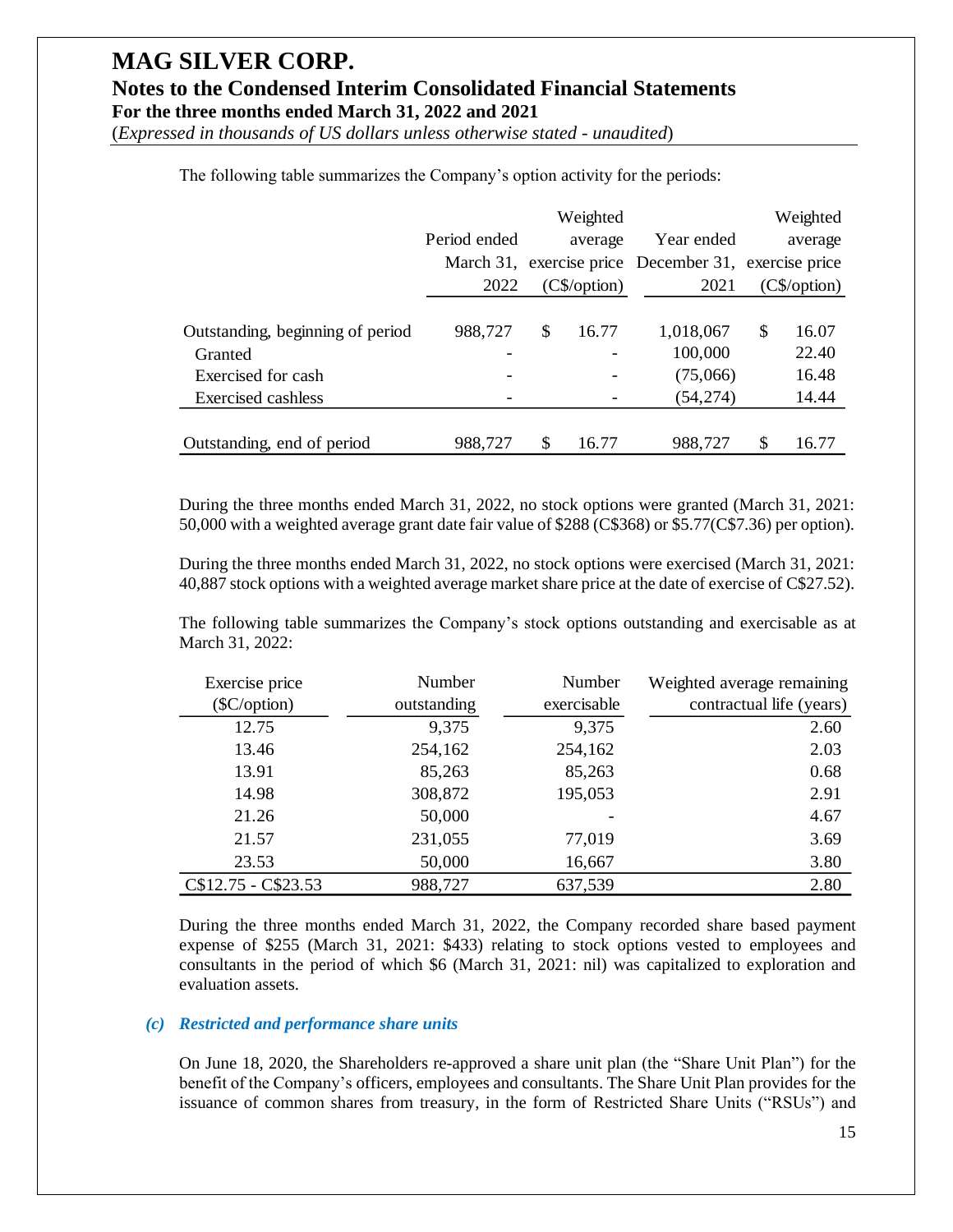(*Expressed in thousands of US dollars unless otherwise stated - unaudited*)

Performance Share Units ("PSUs"). The maximum number of common shares that may be issuable under the Share Unit Plan is set at 1.5% of the number of issued and outstanding common shares on a non-diluted basis, provided that the number of common shares issued or issuable under the combined Share Unit Plan and Stock Option Plan (*Note 10(b)*) shall not exceed 5% of the issued and outstanding common shares on a non-diluted basis. RSUs and PSUs granted under the Share Unit Plan have a term of 5 years unless otherwise specified by the Board, and each unit entitles the participant to receive one common share of the Company subject to vesting criteria, and in the case of PSUs, performance criteria which may also impact the number of PSUs to vest between 0-200%.

During the three months ended March 31, 2022, no PSUs and no RSUs were granted (March 31, 2021: nil and 10,000 respectively) under the Company's Share Unit Plan. During the three months ended March 31, 2022, no PSUs and no RSUs (March 31, 2021: nil and 3,333 respectively) were converted and settled with an equivalent number of common shares.

As at March 31, 2022, there were 240,765 PSUs and 24,109 RSUs issued and outstanding (December 31, 2021: 240,765 and 24,109 respectively) under the Share Unit Plan, of which 6,346 PSUs and 24,109 RSUs had vested (December 31, 2021: 6,346 and 10,776) and are convertible into common shares of the Company. Included in the PSUs at March 31, 2022 (and at December 31, 2021), are 87,664 PSUs with vesting conditions subject to a market share price performance factor measured over a three-year performance period, resulting in a PSU vesting range from 0% or nil PSUs to 200% or 175,328 PSUs and 48,918 PSUs with vesting conditions also subject to a market share price performance factor measured over a three-year period, resulting in a PSU vesting range from 50% (24,459 PSUs) to 150% (73,377 PSUs).

The Company recognized a share-based payment expense of \$201 (March 31, 2021: \$503) relating to RSUs and PSUs vesting in the period.

#### *(d) Deferred share units*

On June 18, 2020, the Shareholders re-approved a Deferred Share Unit Plan (the "DSU Plan") for the benefit of the Company's non-executive directors. The DSU Plan provides for the issuance of common shares from treasury, on conversion of Deferred Share Units ("DSUs") granted. Directors may also elect to receive all or a portion of their annual retainer in the form of DSUs. DSUs may be settled in cash or in common shares issued from treasury, as determined by the Board at the time of the grant. The maximum number of common shares that may be issuable under the DSU Plan is set at 1.0% of the number of issued and outstanding common shares on a non-diluted basis.

During the three months ended March 31, 2022, no DSUs were granted under the plan (March 31, 2021: 5,709). A DSU share-based payment expense of \$47 was recorded in the three months ended March 31, 2022 (March 31, 2021: \$257) related to DSUs to be granted to directors who elected to receive a portion of their annual retainer in DSUs rather than in cash. Under the DSU plan, no common shares are to be issued, or cash payments made to, or in respect of a participant in the DSU Plan prior to such eligible participant's termination date. During the three months ended March 31, 2022, 25,000 DSUs (March 31, 2021: nil) were converted and settled in common shares by a former director of the Company. As at March 31, 2022, there are 444,373 DSUs (December 31, 2021: 469,373) issued and outstanding under the DSU Plan, all of which have vested and 61,295 of which are available for settlement to a director no longer with the Company.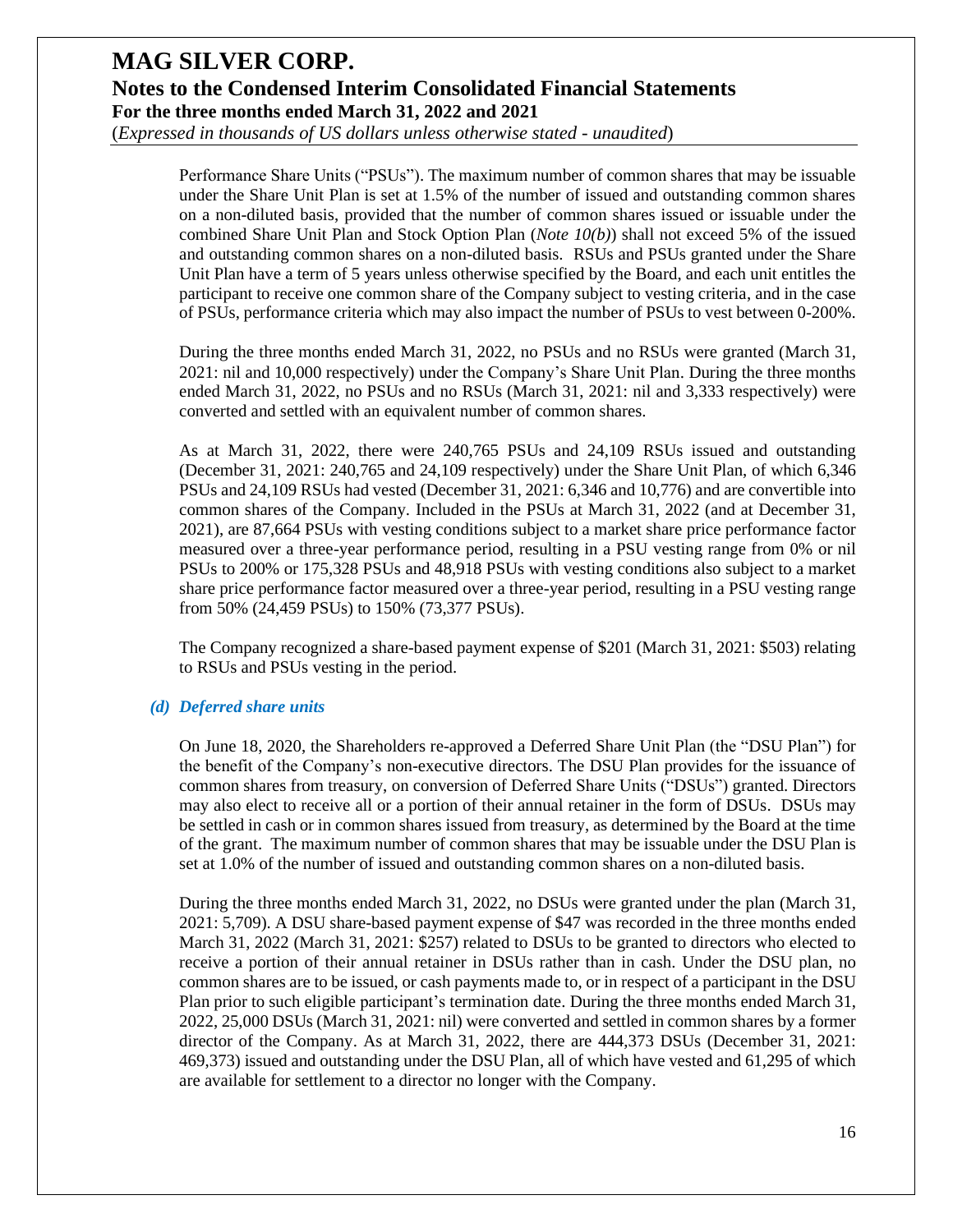(*Expressed in thousands of US dollars unless otherwise stated - unaudited*)

As at March 31, 2022, there are 1,697,974 common shares (December 31, 2021: 1,722,974) issuable under the combined share compensation arrangements referred to above (the Plan, the Share Unit Plan and the DSU Plan) representing 1.74% (December 31, 2021: 1.76%) of the issued and outstanding common shares on a non-diluted basis, and there are 4,172,092 (December 31, 2021: 4,145,592) sharebased awards available for grant under these combined share compensation arrangements.

#### **11. CAPITAL RISK MANAGEMENT**

The Company's objectives in managing its liquidity and capital are to safeguard the Company's ability to continue as a going concern and to provide financial capacity to meet its strategic objectives. The capital structure of the Company consists of its equity (comprising of share capital, equity reserve, accumulated other comprehensive income (loss) and deficit) and lease obligation, net of cash and investments in equity securities as follows:

|                                    |  | December 31, |          |  |
|------------------------------------|--|--------------|----------|--|
|                                    |  | 2022         | 2021     |  |
| Equity                             |  | 370.653      | 367,521  |  |
| Lease obligation ( <i>Note 9</i> ) |  | 371          | 385      |  |
| Cash (Note 3)                      |  | (52,248)     | (56,748) |  |
| Investments ( <i>Note</i> $6$ )    |  | (10)         | (1,179)  |  |

The Company manages the capital structure and makes adjustments to it in light of changes in economic conditions and the risk characteristics of the underlying assets. To maintain or adjust the capital structure, the Company may attempt to issue new shares, issue debt and/or acquire or dispose of assets.

In order to facilitate the management of its capital requirements, the Company prepares annual expenditure budgets that are updated as necessary depending on various factors, including successful capital deployment and general industry conditions. The annual budgets and any amendments thereto are approved by the Board of Directors. The Company currently does not pay out dividends.

The Company has working capital of \$53,278 as at March 31, 2022. The Company may require additional capital in the future to meet its future project and other related expenditures (see *Notes 7, 8, and 16*). Future liquidity may depend upon the Company's ability to arrange debt or additional equity financings.

As at March 31, 2022, the Company does not have any long-term debt and is not subject to any externally imposed capital requirements. In the fourth quarter of 2021, the Company signed a commitment letter for a fully underwritten \$40,000 revolving credit facility subject to the completion of definitive documentation which is still being finalized.

#### **12. FINANCIAL RISK MANAGEMENT**

The Company's operations consist of the acquisition, exploration and development of projects primarily in the Americas. The Company examines the various financial risks to which it is exposed and assesses the impact and likelihood of occurrence. These risks may include credit risk, liquidity risk, currency risk, interest rate risk and other price risks. Where material, these risks are reviewed and monitored by the Board of Directors.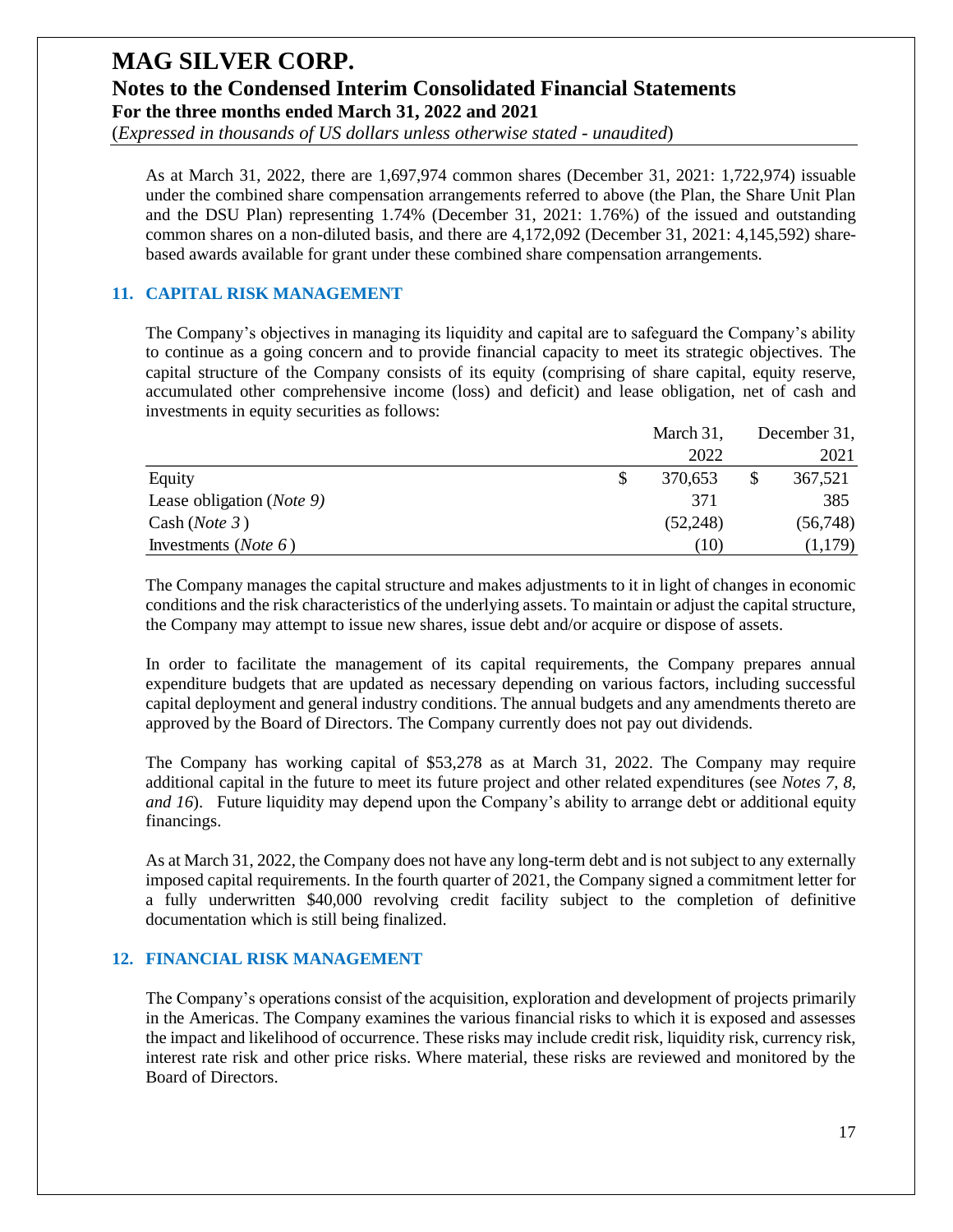(*Expressed in thousands of US dollars unless otherwise stated - unaudited*)

#### *(a) Market risk*

The Company conducts the majority of its business through its equity interest in its associates, Juanicipio (see *Note 7*). Juanicipio is exposed to commodity price risk, specifically to the prices of silver, gold, lead and zinc. Currently, Juanicipio indirectly produces and sells concentrates containing these metals which are each subject to market price fluctuations which will affect its profitability and its ability to generate both operating and free cash flow. Juanicipio does not hedge silver and gold prices and does not have any such positions outstanding at March 31, 2022.

#### *(b) Credit risk*

Counterparty credit risk is the risk that the financial benefits of contracts with a specific counterparty will be lost if a counterparty defaults on its obligations under the contract. This includes any cash amounts owed to the Company by those counterparties, less any amounts owed to the counterparty by the Company where a legal right of set-off exists and also includes the fair values of contracts with individual counterparties which are recorded in the financial statements.

#### *(i) Trade credit risk*

Juanicipio, in which the Company has a 44% interest, istransitioning into commercial production and now has pre-production sales (see *Note 7*). Juanicipio sells and receives payment at market terms, under an offtake agreement upon delivery of its concentrates to Met-Mex Peñoles, S.A. de C.V. ("Met-Mex"), a related party to Fresnillo. Met-Mex and Fresnillo have a good history and credit rating, and the Company believes Juanicipio is not exposed to significant trade credit risk.

#### *(ii) Cash*

In order to manage credit and liquidity risk, the Company's policy is to invest only in highly rated investment grade instruments backed by Canadian commercial banks, and in the case of its Mexican and US operations, the Company maintains minimal cash in its US and Mexican subsidiaries, as generally cash is only sent to them to cover current planned expenditures.

#### *(iii) Mexican value added tax*

As at March 31, 2022, the Company had a receivable of \$96 from the Mexican government for value added tax (*Note 4*). Juanicipio, in which the Company has a 44% interest, had a receivable of \$13,929 from the Mexican government for value added tax (*Note 7*) (MAG's attributable portion \$6,129). Management expects the balances to be fully recoverable within both entities.

The Company's maximum exposure to credit risk is the carrying value of its cash, accounts receivable, convertible note receivable and loan receivable from Juanicipio which is classified as an Investment in Juanicipio in the consolidated statement of financial position, as follows: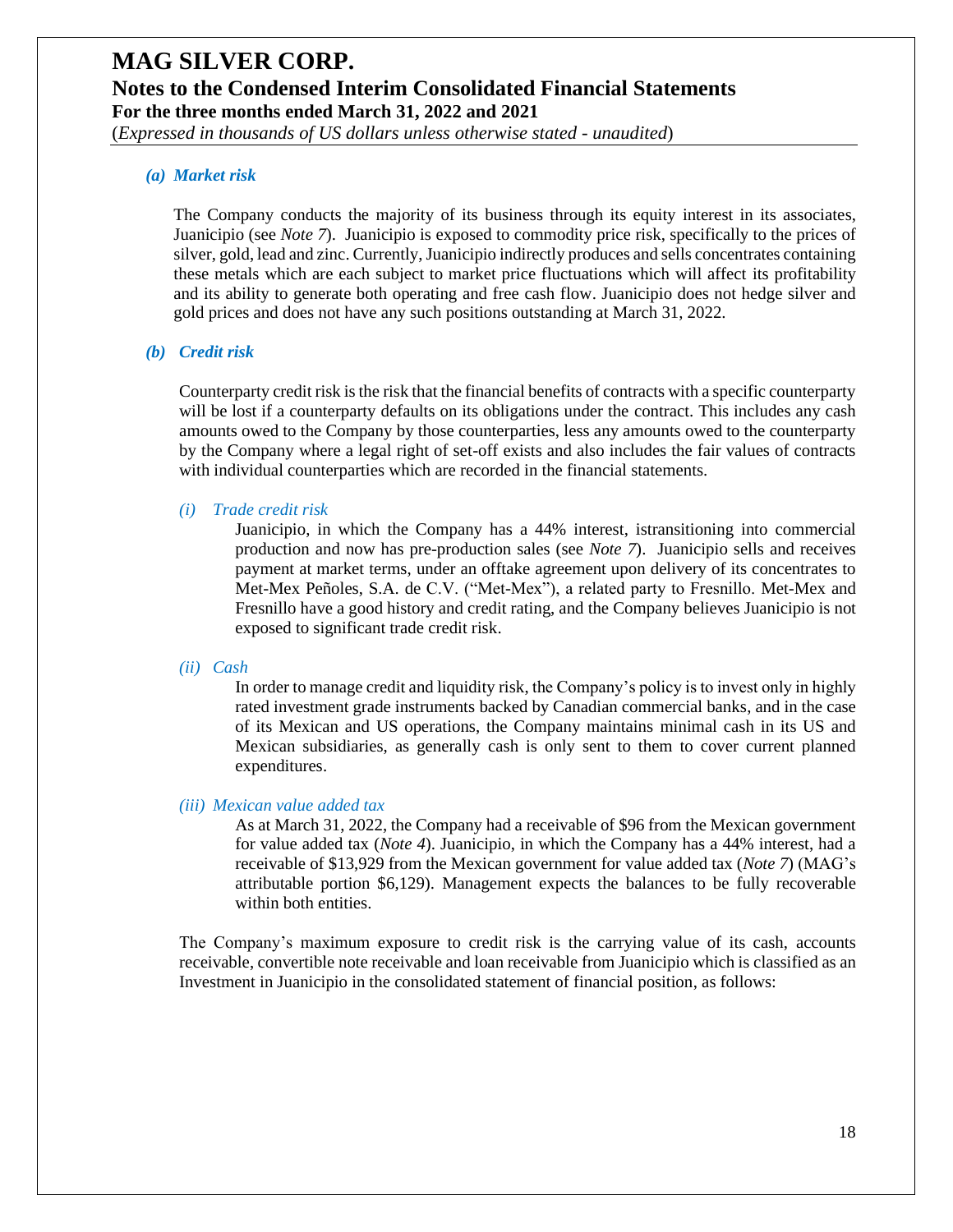(*Expressed in thousands of US dollars unless otherwise stated - unaudited*)

|                                                                              |   | March 31, | December 31, |
|------------------------------------------------------------------------------|---|-----------|--------------|
|                                                                              |   | 2022      | 2021         |
| Cash (Note 3)                                                                | S | 52.248    | \$<br>56,748 |
| Accounts receivable ( <i>Note 4</i> )                                        |   | 2,332     | 2,097        |
| Convertible note receivable ( <i>Note 5 and Note 17</i> )                    |   | 2,403     |              |
| Loan to the Juanicipio Entities ( <i>Note 7 and Note 15</i> ) <sup>(1)</sup> |   | 106,454   | 106,036      |
|                                                                              |   | 163.437   | 164,881      |

#### *(c) Liquidity risk*

#### *(d) Currency risk*

#### *Exposure to currency risk*

|                                                                                                                                                                                                                                                                                                                                                                                                                                                               |              | March 31, | December 31,    |
|---------------------------------------------------------------------------------------------------------------------------------------------------------------------------------------------------------------------------------------------------------------------------------------------------------------------------------------------------------------------------------------------------------------------------------------------------------------|--------------|-----------|-----------------|
|                                                                                                                                                                                                                                                                                                                                                                                                                                                               |              | 2022      | 2021            |
| Cash ( <i>Note</i> $3$ )                                                                                                                                                                                                                                                                                                                                                                                                                                      | \$           | 52,248    | \$<br>56,748    |
| Accounts receivable ( <i>Note 4</i> )                                                                                                                                                                                                                                                                                                                                                                                                                         |              | 2,332     | 2,097           |
| Convertible note receivable (Note 5 and Note 17)                                                                                                                                                                                                                                                                                                                                                                                                              |              | 2,403     |                 |
| Loan to the Juanicipio Entities ( <i>Note 7 and Note 15</i> ) <sup>(1)</sup>                                                                                                                                                                                                                                                                                                                                                                                  |              | 106,454   | 106,036         |
|                                                                                                                                                                                                                                                                                                                                                                                                                                                               | \$           | 163,437   | \$<br>164,881   |
| $\overline{^{(1)}}$ The expected credit losses take into account future information of the credit worthiness of<br>Juanicipio and are not considered significant.                                                                                                                                                                                                                                                                                             |              |           |                 |
| <b>Liquidity risk</b>                                                                                                                                                                                                                                                                                                                                                                                                                                         |              |           |                 |
| The Company has a planning and budgeting process in place to help determine the funds required<br>to support the Company's normal operating requirements, its exploration and development plans,<br>and its various optional property and other commitments (see Notes 7, 8 and 16). The annual budget<br>is approved by the Board of Directors. The Company ensures that there are sufficient cash balances<br>to meet its short-term business requirements. |              |           |                 |
| The Company's overall liquidity risk has not changed significantly from the prior year. Future<br>liquidity may depend upon the Company's ability to arrange debt or additional equity financings.                                                                                                                                                                                                                                                            |              |           |                 |
| <b>Currency risk</b>                                                                                                                                                                                                                                                                                                                                                                                                                                          |              |           |                 |
| The Company is exposed to the financial risks related to the fluctuation of foreign exchange rates,<br>both in the Mexican peso and Canadian dollar, relative to the US\$. The Company does not use any<br>derivative instruments to reduce its exposure to fluctuations in foreign exchange rates.                                                                                                                                                           |              |           |                 |
| <b>Exposure to currency risk</b>                                                                                                                                                                                                                                                                                                                                                                                                                              |              |           |                 |
| As at March 31, 2022, the Company is exposed to currency risk through the following assets and<br>liabilities denominated in currencies other than the functional currency of the applicable entity:                                                                                                                                                                                                                                                          |              |           |                 |
| (in US\$ equivalent)                                                                                                                                                                                                                                                                                                                                                                                                                                          | Mexican peso |           | Canadian dollar |
| Cash                                                                                                                                                                                                                                                                                                                                                                                                                                                          | \$           | 11        | \$<br>1,422     |
| Accounts receivable                                                                                                                                                                                                                                                                                                                                                                                                                                           |              | 95        | 76              |
| Prepaids                                                                                                                                                                                                                                                                                                                                                                                                                                                      |              | 19        |                 |
| Investments                                                                                                                                                                                                                                                                                                                                                                                                                                                   |              |           | 10              |
| Convertible note receivable                                                                                                                                                                                                                                                                                                                                                                                                                                   |              |           | 2,403           |
| Accounts payable                                                                                                                                                                                                                                                                                                                                                                                                                                              |              | (83)      | (1,014)         |
| Lease obligations                                                                                                                                                                                                                                                                                                                                                                                                                                             |              |           | (372)           |
| Net assets exposure                                                                                                                                                                                                                                                                                                                                                                                                                                           | \$           | 42        | \$<br>2,525     |
|                                                                                                                                                                                                                                                                                                                                                                                                                                                               |              |           |                 |
|                                                                                                                                                                                                                                                                                                                                                                                                                                                               |              |           |                 |
|                                                                                                                                                                                                                                                                                                                                                                                                                                                               |              |           |                 |
|                                                                                                                                                                                                                                                                                                                                                                                                                                                               |              |           | 19              |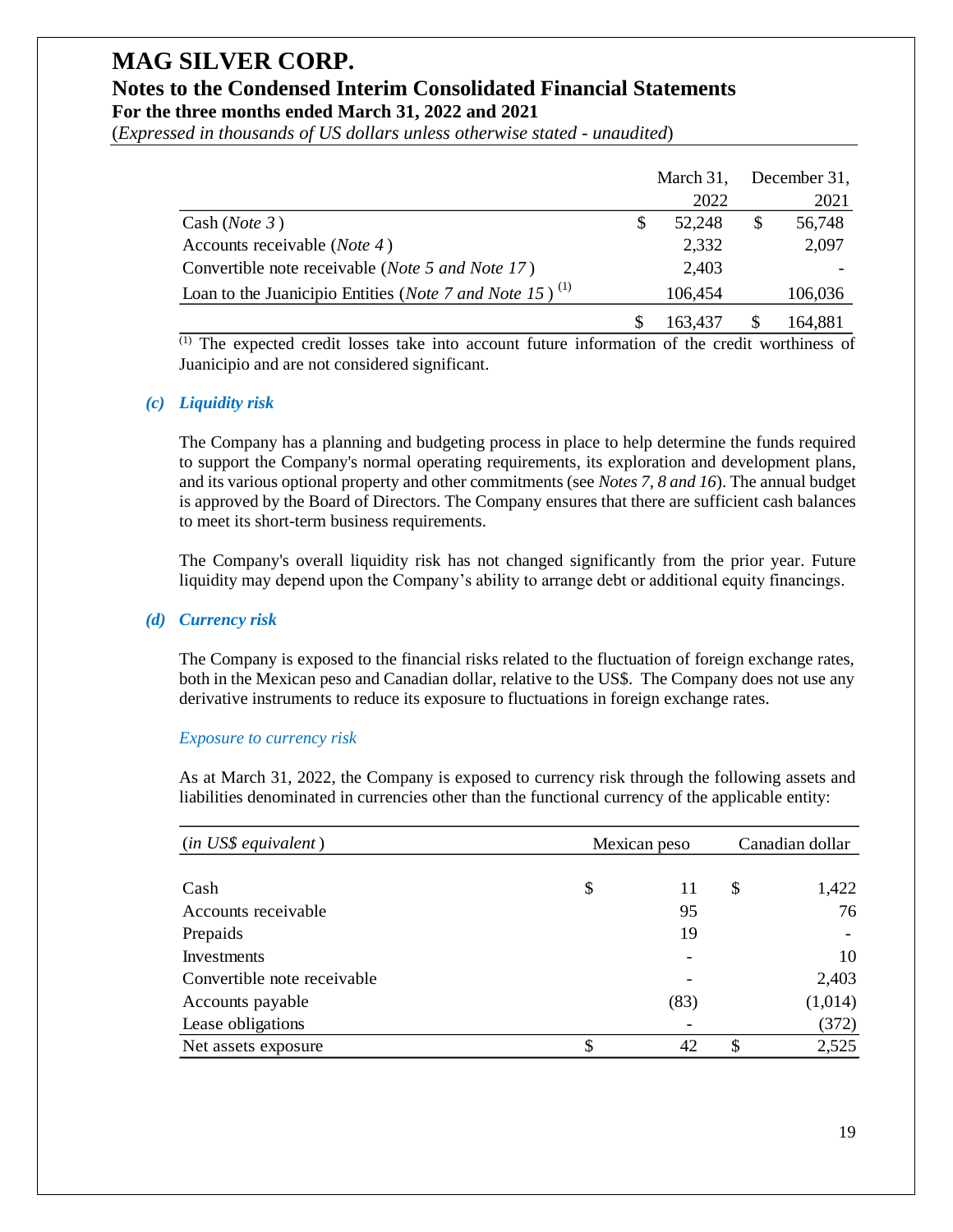### **MAG SILVER CORP. Notes to the Condensed Interim Consolidated Financial Statements For the three months ended March 31, 2022 and 2021** (*Expressed in thousands of US dollars unless otherwise stated - unaudited*)

#### *Mexican peso relative to the US\$*

Although the majority of operating expenses in Mexico are both determined and denominated in US\$, an appreciation in the Mexican peso relative to the US\$ will slightly increase the Company's cost of operations in Mexico related to those operating costs denominated and determined in Mexican pesos. Alternatively, a depreciation in the Mexican peso relative to the US\$ will decrease the Company's cost of operations in Mexico related to those operating costs denominated and determined in Mexican pesos.

An appreciation/depreciation in the Mexican peso against the US\$ will also result in a gain/loss before tax to the extent that the Company holds net monetary assets (liabilities) in pesos. Specifically, the Company's foreign currency exposure is comprised of peso denominated cash, prepaids and value added taxes receivable, net of trade and other payables. The carrying amount of the Company's net peso denominated monetary assets at March 31, 2022 is 862 thousand pesos (March 31, 2021: 21 million net pesos). A 10% appreciation in the peso against the US\$ would result in a gain before tax at March 31, 2022 of \$4 (March 31, 2021: \$102), while a 10% depreciation in the peso relative to the US\$ would result in an equivalent loss before tax.

#### *Mexican peso relative to the US\$ - Investment in Juanicipio*

The Company conducts the majority of its business through its equity interest in its associates (*see Note 7*). The Company accounts for this investment using the equity method, and recognizes the Company's 44% share of earnings and losses of Juanicipio. Juanicipio also has a US\$ functional currency, and is exposed to the same currency risks noted above for the Company.

An appreciation/depreciation in the Mexican peso against the US\$ will also result in a gain/loss before tax and deferred taxes (*Note 7*) in Juanicipio to the extent that it holds net monetary assets (liabilities) in pesos, comprised of peso denominated cash, value added taxes receivable, net of trade and other payables. The carrying amount of Juanicipio's net peso denominated monetary liabilities at March 31, 2022 is 16.8 million pesos (March 31, 2021: 587 million pesos net monetary assets). A 10% appreciation in the peso against the US\$ would result in a loss before tax at March 31, 2022 of \$93 (March 31, 2021: \$3,166 gain) in Juanicipio, of which the Company would record its 44% share being \$41 loss from equity investment in Juanicipio (March 31, 2021: \$1,393 income), while a 10% depreciation in the peso relative to the US\$ would result in an equivalent loss.

In the three months ended March 31, 2022, the Mexican pesos strengthened against the US\$ from 20.52 Pesos/US\$ on December 31, 2021 to 19.86 on March 31, 2022, resulting in an exchange gain in Juanicipio of \$79 (the Company's 44% share \$35).

#### *C\$ relative to the US\$*

The Company is exposed to gains and losses from fluctuations in the C\$ relative to the US\$.

As general and administrative overheads in Canada are denominated in C\$, an appreciation in the C\$ relative to the US\$ will increase the Company's overhead costs as reported in US\$. Alternatively, a depreciation in the C\$ relative to the US\$ will decrease the Company's overhead costs as reported in US\$.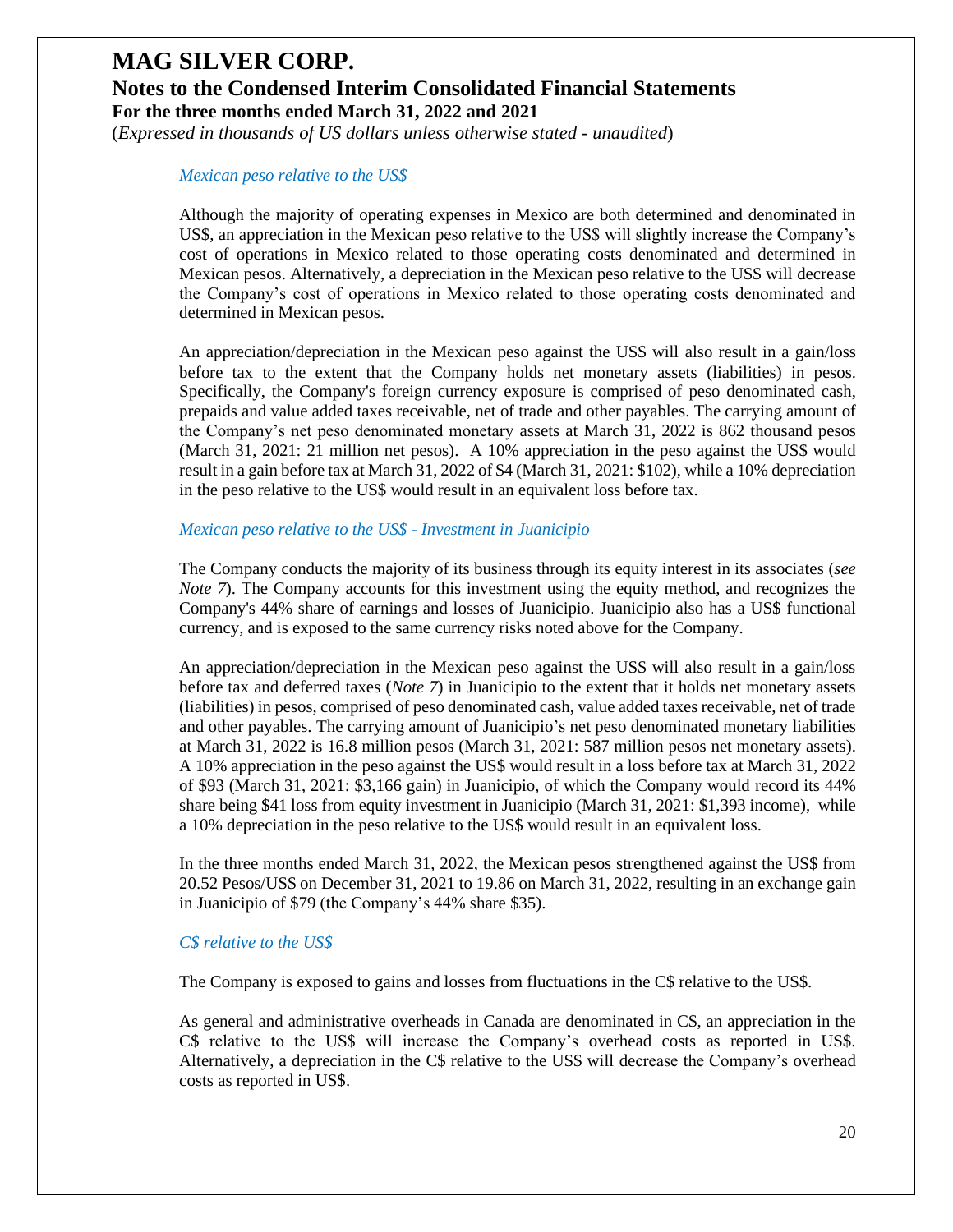(*Expressed in thousands of US dollars unless otherwise stated - unaudited*)

An appreciation/depreciation in the C\$ against the US\$ will result in a gain/loss to the extent that MAG, the parent entity, holds net monetary assets (liabilities) in C\$. The carrying amount of the Company's net Canadian denominated monetary assets at March 31, 2022 is C\$3.2 million (March 31, 2021: C\$13.981 million). A 10% appreciation in the C\$ against the US\$ would result in a gain at March 31, 2022 of \$253 (March 31, 2021: \$1,112) while a 10% depreciation in the C\$ relative to the US\$ would result in an equivalent loss.

#### *(e) Interest rate risk*

The Company's interest revenue earned on cash is exposed to interest rate risk. A decrease in interest rates would result in lower relative interest income and an increase in interest rates would result in higher relative interest income.

#### *(f) Political and country risk*

The Company conducts foreign operations in Mexico and the United States, and as such the Company's operations are exposed to various levels of political and economic risks by factors outside of the Company's control. These potential factors include, but are not limited to: royalties and tax increases or claims by government bodies, the conflict between Russia and Ukraine, expropriation or nationalization, foreign exchange controls, high rates of inflation, extreme fluctuations in foreign currency exchange rates, import and export tariffs and regulations, lawlessness, cancellation or renegotiation of contracts and environmental and permitting regulations. The Company currently has no political risk insurance coverage against these risks.

The Company is unable to determine the impact of these risks on its future financial position or results of operations. Changes, if any, in mining or investment policies or shifts in political attitude of foreign countries may substantially affect the Company's exploration, development and production activities.

#### **13. FINANCIAL INSTRUMENTS AND FAIR VALUE DISCLOSURES**

The Company's financial instruments include cash, accounts receivable, investments, convertible note receivable, trade and other payables and lease obligation. The carrying values of cash, accounts receivable, convertible note receivable, trade and other payables and lease obligation reported in the consolidated statement of financial position approximate their respective fair values due to the relatively short-term nature of these instruments.

Fair value is defined as the price that would be received to sell an asset or paid to transfer a liability in an orderly transaction between market participants at the measurement date. The fair value hierarchy establishes three levels to classify the inputs to valuation techniques used to measure fair value as described below:

- Level 1: Unadjusted quoted prices in active markets that are accessible at the measurement date for identical assets or liabilities.
- Level 2: Observable inputs other than quoted prices in Level 1 such as quoted prices for similar assets or liabilities in active markets; quoted prices for identical or similar assets and liabilities in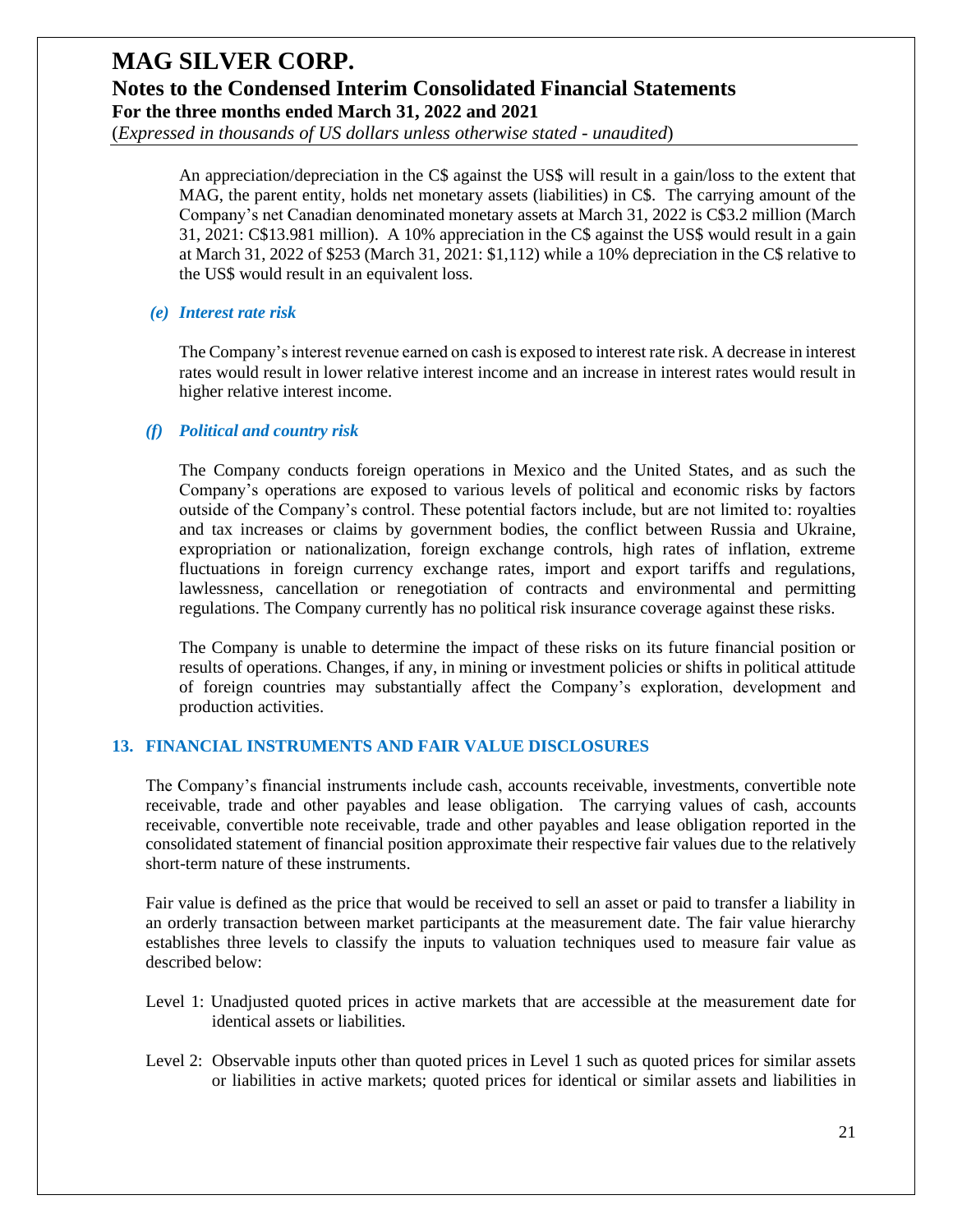(*Expressed in thousands of US dollars unless otherwise stated - unaudited*)

markets that are not active; or other inputs that are observable or can be corroborated by observable market data.

Level 3: Unobservable inputs which are supported by little or no market activity.

The Company's financial assets or liabilities as measured in accordance with the fair value hierarchy described above are:

|                                                             | As at March 31, 2022 |                          |  |                          |  |                          |  |        |
|-------------------------------------------------------------|----------------------|--------------------------|--|--------------------------|--|--------------------------|--|--------|
|                                                             |                      | Level 1                  |  | Level 2                  |  | Level 3                  |  | Total  |
| Cash                                                        |                      | 52,248                   |  | $\overline{\phantom{a}}$ |  | $\overline{\phantom{0}}$ |  | 52,248 |
| Investments ( <i>Note</i> 6) <sup>(1)</sup>                 |                      | 10                       |  | $\overline{\phantom{a}}$ |  |                          |  | 10     |
| Convertible note receivable ( <i>Note</i> 5) <sup>(2)</sup> |                      | $\overline{\phantom{0}}$ |  | 2.403                    |  | $\overline{\phantom{0}}$ |  | 2,403  |
|                                                             |                      | 52,258                   |  | 2,403                    |  | -                        |  | 54.661 |

|                                             |         | As at December 31, 2021 |                          |        |
|---------------------------------------------|---------|-------------------------|--------------------------|--------|
|                                             | Level 1 | Level 2                 | Level 3                  | Total  |
| Cash                                        | 56,748  |                         | $\sim$                   | 56,748 |
| Investments ( <i>Note</i> 6) <sup>(1)</sup> | . 179   |                         |                          | 1,179  |
|                                             | 57,927  |                         | $\overline{\phantom{0}}$ | 57,927 |

(1) The fair value of equity securities quoted in active markets, is determined based on a market approach reflecting the closing price of each particular security as at the statement of financial position date. The closing price is a quoted market price obtained from the exchange that is the principal active market for the particular security, and therefore equity securities are classified within Level 1 of the fair value hierarchy.

 $(2)$  The fair value of the convertible note receivable, is determined by a valuation of the amount recoverable under the contractual agreement under which the funds were advanced.

There were no transfers between levels 1, 2 and 3 during the three months ended March 31, 2022 or during the year ended December 31, 2021.

#### **14. SEGMENTED INFORMATION**

The Company operates primarily in one operating segment, being the exploration and development of mineral properties in North America. The Company's principal asset, its 44% ownership in the JuanicipioProject, located in Mexico, and the Company also has other exploration properties in North America. The Company's executive and head office is located in Canada.

#### **15. RELATED PARTY TRANSACTIONS**

The Company does not have offices or direct personnel in Mexico, but rather is party to a Field Services Agreement, whereby it has contracted administrative and exploration services in Mexico with Minera Cascabel S.A. de C.V. ("Cascabel") and IMDEX Inc. ("IMDEX"). Dr. Peter Megaw, the Company's Chief Exploration Officer, is a principal of both IMDEX and Cascabel, and is remunerated by the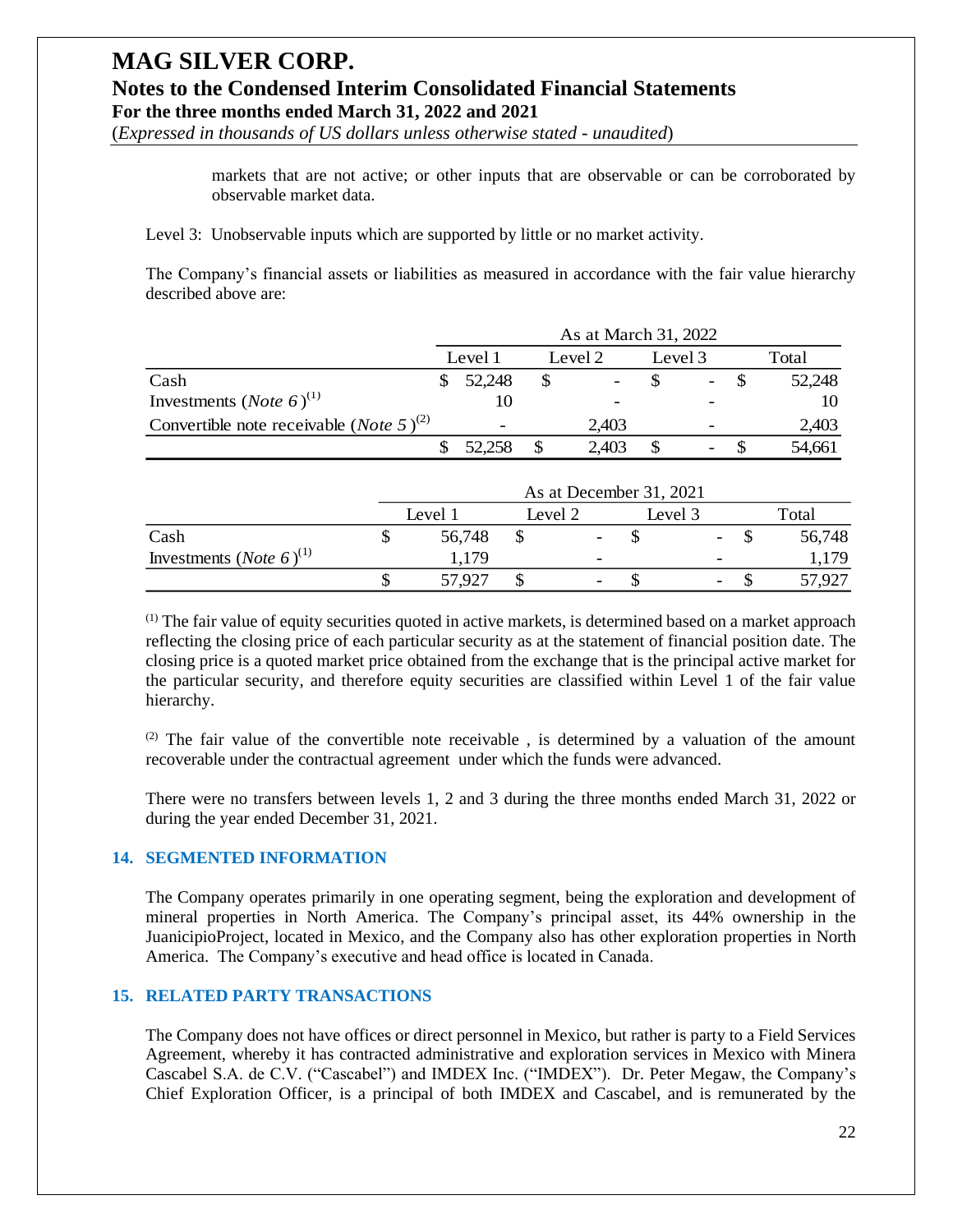(*Expressed in thousands of US dollars unless otherwise stated - unaudited*)

Company through fees to IMDEX. In addition to corporate executive responsibilities with MAG, Dr. Megaw is responsible for the planning, execution and assessment of the Company's exploration programs, and he and his team developed the geologic concepts and directed the discovery and acquisition of the Juanicipio property.

| For the three months ended:             | March 31,<br>2022 | March 31,<br>2021 |
|-----------------------------------------|-------------------|-------------------|
| Fees related to Dr. Megaw:              |                   |                   |
| Exploration and marketing services      | \$<br>68 \$       | 73                |
| Travel and expenses                     | 8                 | $\mathcal{F}$     |
| Other fees to Cascabel and IMDEX:       |                   |                   |
| Administration for Mexican subsidiaries | 13                | 13                |
| Field exploration services              | 40                | 40                |
|                                         | 129               | 129               |

During the period, the Company incurred expenses with Cascabel and IMDEX as follows:

All transactions are incurred in the normal course of business, and are negotiated on terms between the parties which are believed to represent fair market value for all services rendered. A portion of the expenditures are incurred on the Company's behalf, and are charged to the Company on a "cost  $+10\%$ " basis. The services provided do not include drilling and assay work which are contracted out independently from Cascabel and IMDEX. Included in trade and other payables at March 31, 2022 is \$42 related to these services (December 31, 2021: \$22).

Any amounts due to related parties arising from the above transactions are unsecured, non-interest bearing and are due upon receipt of invoices.

The Company holds various mineral property claims in Mexico upon which full impairments have been recognized. The Company is obligated to a 2.5% NSR royalty on the Cinco de Mayo property payable to the principals of Cascabel under the terms of an option agreement dated February 26, 2004, whereby the Company acquired a 100% interest in the property from Cascabel, and under the terms of assignment agreements entered into by Cascabel with its principals.

The immediate parent and ultimate controlling party of the consolidated group is MAG Silver Corp. (incorporated in British Columbia, Canada).

The details of the Company's significant subsidiaries and controlling ownership interests are as follows:

| Name                              | Country of    | Principal        |         | MAG's effective interest |  |
|-----------------------------------|---------------|------------------|---------|--------------------------|--|
|                                   | Incorporation | Project          | 2022(%) | 2021 (%)                 |  |
| Minera Los Lagartos, S.A. de C.V. | Mexico        | Juanicipio (44%) | 100%    | 100%                     |  |

Balances and transactions between the Company and its subsidiaries, which are related parties of the Company, have been eliminated on consolidation and are not disclosed in this note.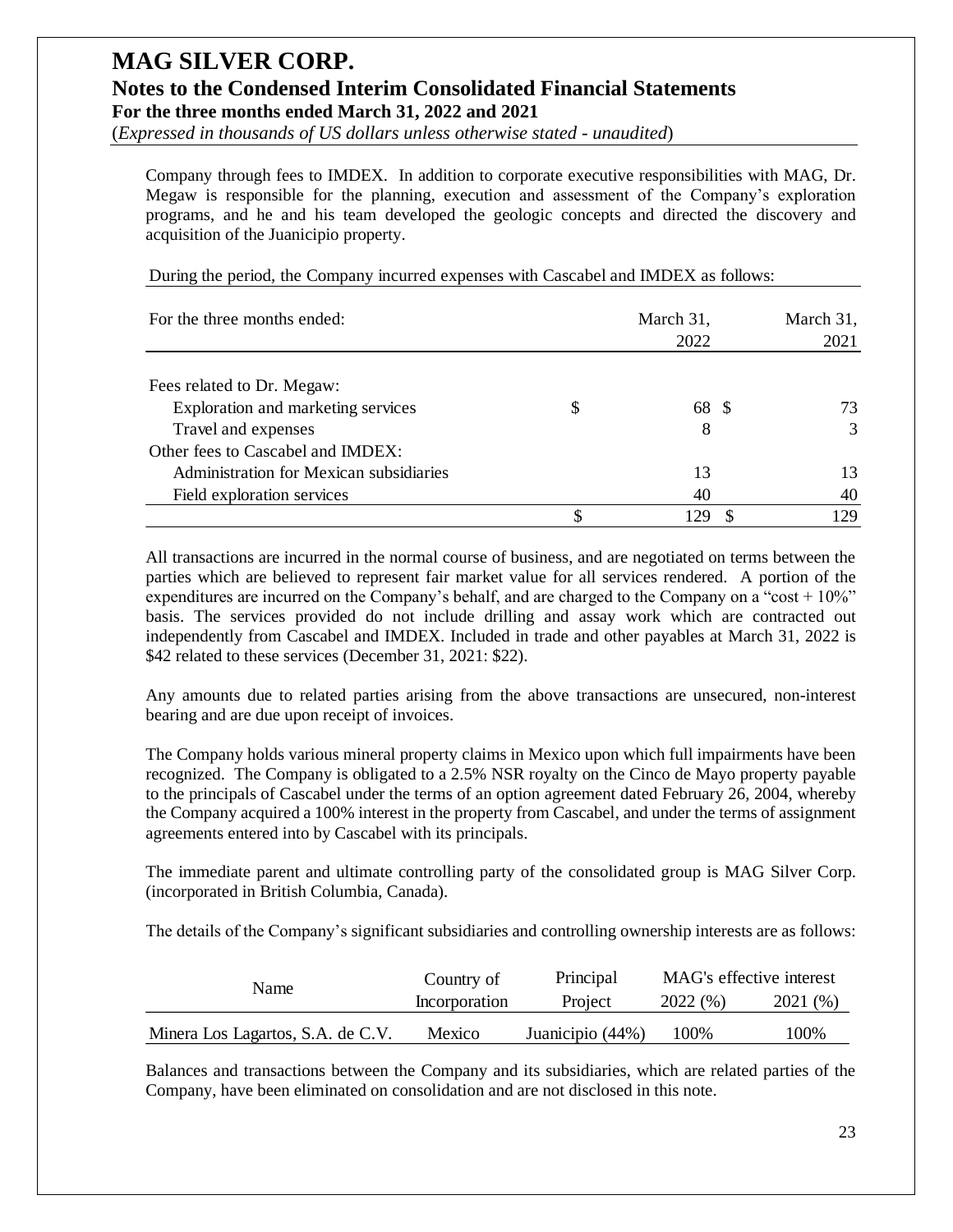(*Expressed in thousands of US dollars unless otherwise stated - unaudited*)

Juanicipio, created for the purpose of holding and operating the Juanicipio Project, are held 56% by Fresnillo plc ("Fresnillo") and 44% by the Company through Minera Los Lagartos, S.A. de C.V. Fresnillo is the operator of Juanicipio, and with its affiliates, beneficially owns 10.0% of the common shares of the Company as at March 31, 2022, as publicly reported. Juanicipio is governed by a shareholders agreement and corporate by-laws. All costs relating to the project and Juanicipio are required to be shared by the Company and Fresnillo pro-rata based on their ownership interests in Juanicipio (see *Note 7*).

As at March 31, 2022, Fresnillo and the Company have advanced \$241,950 as shareholder loans (MAG's 44% share \$106,454) to Juanicipio, bearing interest at 3 and 6 month LIBOR + 2%. The interest accrued for the quarter within Juanicipio was capitalized to 'Mineral interests, plant and equipment' and the interest recorded by the Company on the loans in the quarter totaling \$526 has therefore been applied to the Investment in Juanicipio account reducing its balance as an eliminating related party entry (see *Note 7*).

During the period, compensation of key management personnel (including directors) was as folk

|                                                    | Three months ended March 31, |      |
|----------------------------------------------------|------------------------------|------|
|                                                    | 2022                         | 2021 |
| Salaries and other short term employee benefits    | 416 \$                       | 286  |
| Share-based payments (Note $10(b)$ , (c), and (d)) | 249                          | 741  |
|                                                    | 665                          | .027 |

*Key management personnel* are those persons having authority and responsibility for planning, directing and controlling the activities of the Company, directly or indirectly, and consists of its directors, the Chief Executive Officer and the Chief Financial Officer.

#### **16. COMMITMENTS AND CONTINGENCIES**

The following table discloses the contractual obligations of the Company and its subsidiaries as at March 31, 2022 for committed exploration work and committed other obligations.

|                                          | Total    |
|------------------------------------------|----------|
| Committed exploration expenditures       | \$       |
| Minera Juanicipio <sup>(1)&amp;(2)</sup> |          |
| Consulting contract commitments          | 63       |
| <b>Total Obligations and Commitments</b> | \$<br>63 |

(1) Although the Company makes cash advances to Juanicipio as cash called by the operator Fresnillo (based on approved budgets), they are not contractual obligations. The Company intends, however, to continue to fund its share of cash calls and avoid dilution of its ownership interest in Juanicipio.